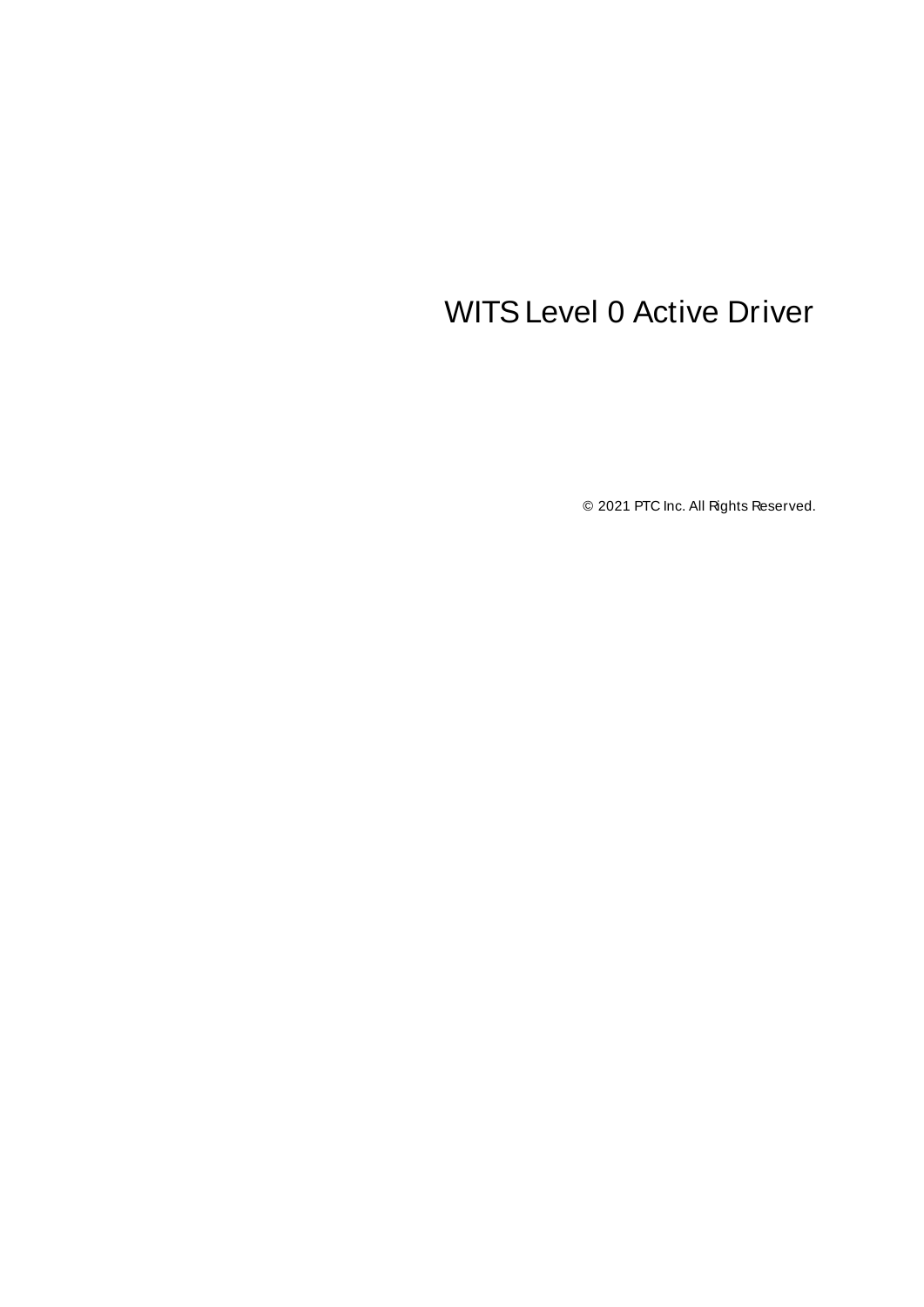# <span id="page-1-0"></span>Table of Contents

| Device ' <device name="">' item '<witsid>', Write value length exceeds maximum frame</witsid></device>                      |
|-----------------------------------------------------------------------------------------------------------------------------|
| Device ' <device name="">', Abandoning current message after <time in="" ms=""> ms of inactivity  19</time></device>        |
| Device ' <device name="">', Invalid delimiter. Expecting '<configured delimiter="">'. Discarding</configured></device>      |
|                                                                                                                             |
| Device ' <device name="">', Message parsing error. Discarding remainder of message 20</device>                              |
| Device ' <device name="">', More than 4096 bytes in item '<witsid>' data. Discarding</witsid></device>                      |
|                                                                                                                             |
| Device ' <device name="">', Non-numeric WITSID found: '<witsid>'. Discarding remainder of</witsid></device>                 |
| Device ' <device name="">', Non-printable character '<hex byte="">' found in WITSID. Discarding</hex></device>              |
| Device ' <device name="">', Non-printable character '<hex byte="">' in item '<witsid>' data. Dis-</witsid></hex></device>   |
| Device ' <device name="">', Received Null value '<null value="">' for item '<witsid>'. Setting tag</witsid></null></device> |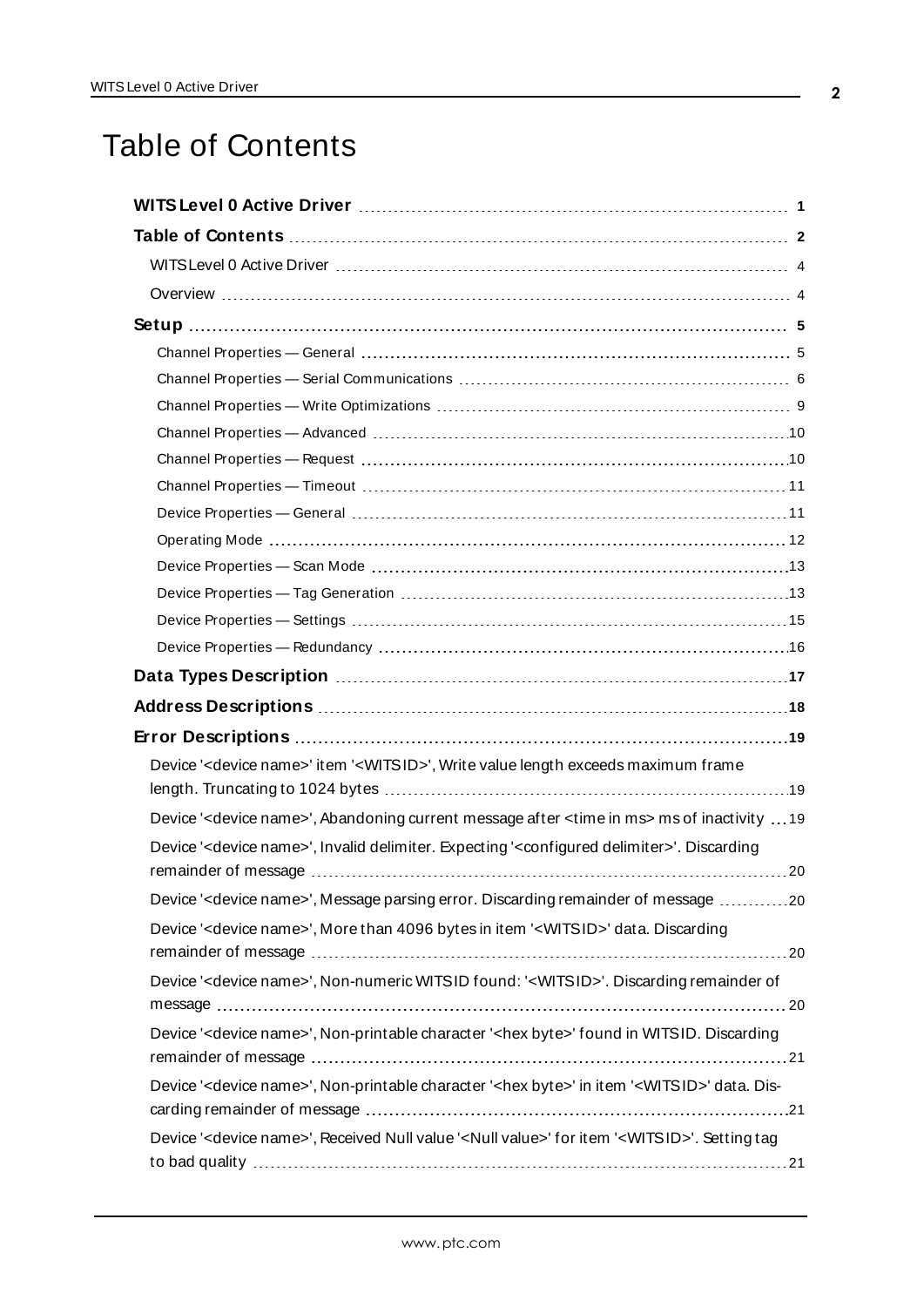| Device ' <device name="">', Request has timed out after <time in="" seconds=""> seconds of inactiv-</time></device>                                 |  |
|-----------------------------------------------------------------------------------------------------------------------------------------------------|--|
|                                                                                                                                                     |  |
| Device ' <device name="">', Value '<value>' is invalid for item '<witsid>' with data type '<data< td=""><td></td></data<></witsid></value></device> |  |
| Device ' <device name="">', Value '<value>' out of range for item '<witsid>' with data type</witsid></value></device>                               |  |
|                                                                                                                                                     |  |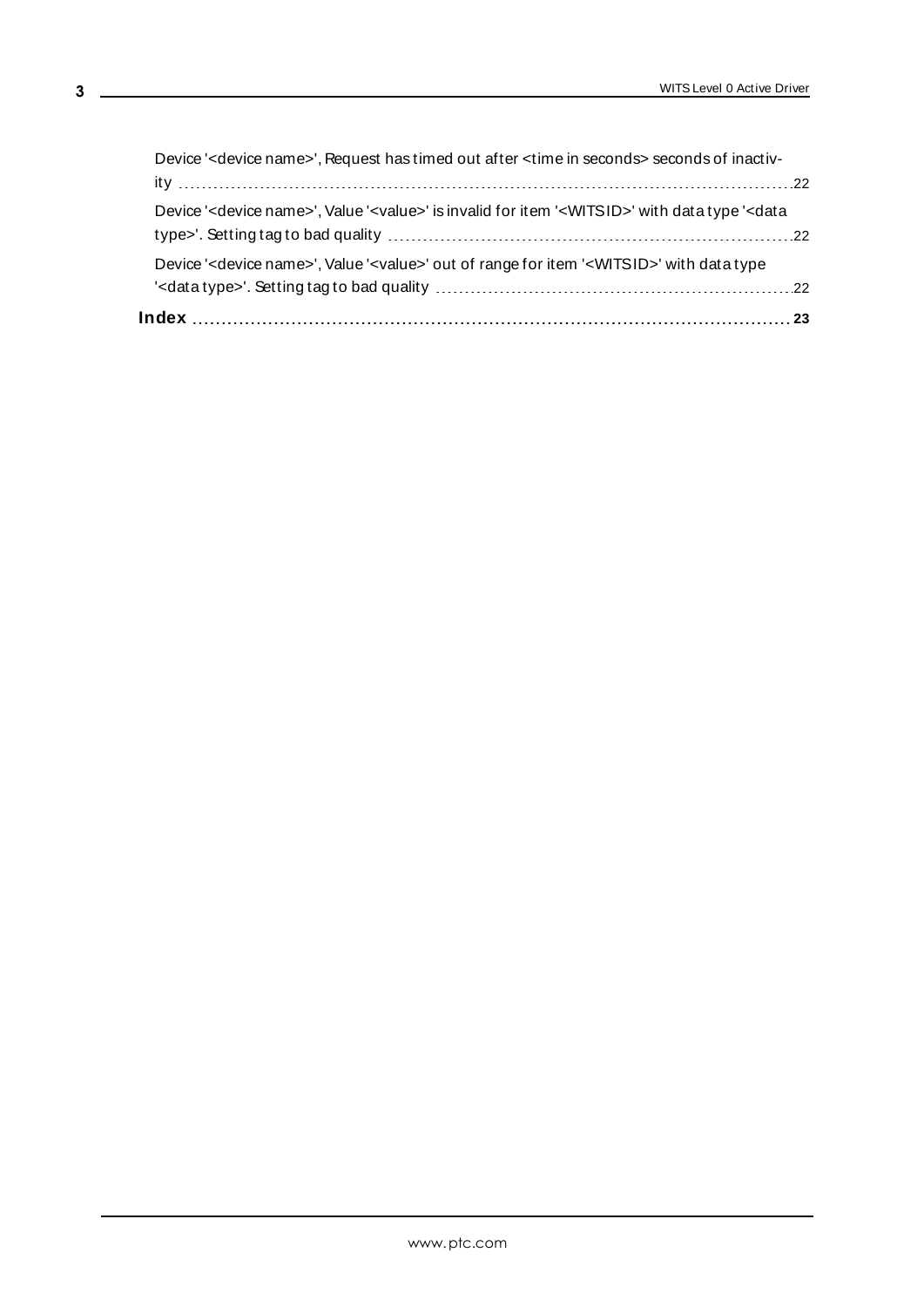### <span id="page-3-0"></span>**WITS Level 0 Active Driver**

Help version 1.011

### **CONTENTS**

#### **[Overview](#page-3-1)**

What is the WITSLevel 0 Active Driver?

#### **[Setup](#page-4-0)**

How do I specify timeout properties for a channel and device?

#### **Data Types [Description](#page-16-0)**

What data types does this driver support?

#### **Address [Descriptions](#page-17-0)**

How do I address a data location on a WITSLevel 0 Active device?

#### **Error [Descriptions](#page-18-0)**

<span id="page-3-1"></span>What error messages are produced by the WITSLevel 0 Active Driver?

### **Overview**

The WITSLevel 0 Active Driver provides a reliable way to connect WITSLevel 0 devices to client applications; including HMI, SCADA, Historian, MES, ERP and countless custom applications. It is intended for use with devices that support Level 0 of the WITS protocol and transmit solicited data.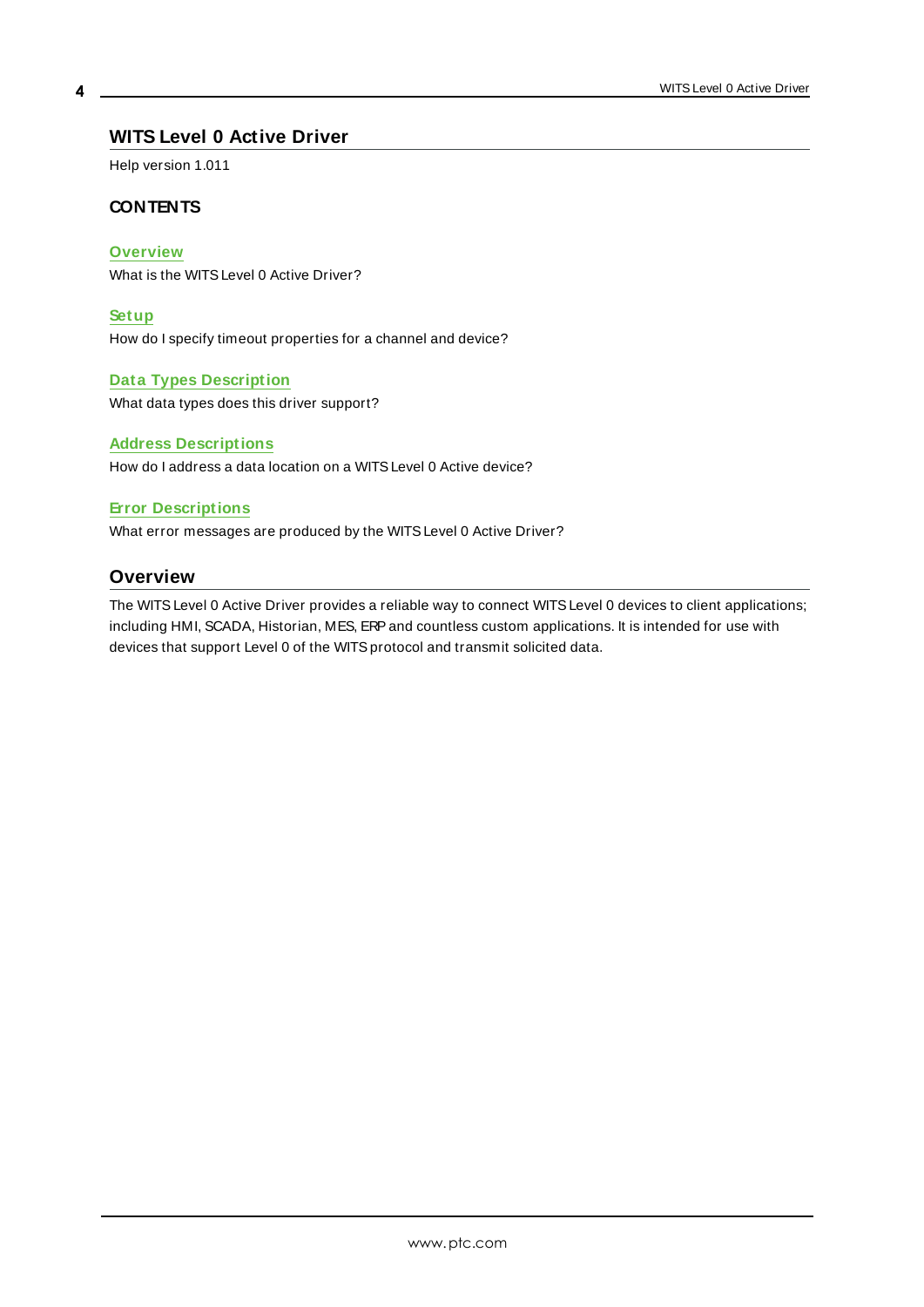### <span id="page-4-0"></span>**Setup**

### **Supported Devices**

All devices that transmit solicited WITSLevel 0 data

#### **Communication Protocol**

WITS Level 0

### **Supported Communication Properties**

Baud Rate: All major Baud rates Parity: Odd, Even, and None Data Bits: 8 Stop Bits: 1 and 2

**Note**: Not all of the listed configurations may be supported in every device.

#### **Channel and Device Limits**

The maximum number of channels supported by this driver is 256. The maximum number of devices supported by this driver is 1 per channel.

#### **Ethernet Encapsulation**

This driver supports Ethernet Encapsulation, which allows the driver to communicate with serial devices attached to an Ethernet network using a terminal server. It may be enabled for the channel through the Communications property group in Channel Properties.

#### **Automatic Tag Database Generation**

This driver supports the Automatic Tag Database Generation of all predefined WITS records. For more information on predefined WITSrecords, refer to **W.I.T.S. Wellsite Information Transfer [Specification](http://home.sprynet.com/~carob/)**.

### <span id="page-4-1"></span>**Channel Properties — General**

This server supports the use of multiple simultaneous communications drivers. Each protocol or driver used in a server project is called a channel. A server project may consist of many channels with the same communications driver or with unique communications drivers. A channel acts as the basic building block of an OPC link. This group is used to specify general channel properties, such as the identification attributes and operating mode.

| <b>Property Groups</b>          | <b>Identification</b><br>$\blacksquare$ |         |
|---------------------------------|-----------------------------------------|---------|
| General                         | Name                                    |         |
|                                 | Description                             |         |
| Write Optimizations<br>Advanced | Driver                                  |         |
|                                 | Diagnostics<br>$\blacksquare$           |         |
|                                 | <b>Diagnostics Capture</b>              | Disable |

### **Identification**

**Name**: Specify the user-defined identity of this channel. In each server project, each channel name must be unique. Although names can be up to 256 characters, some client applications have a limited display window when browsing the OPC server's tag space. The channel name is part of the OPC browser information. The property is required for creating a channel.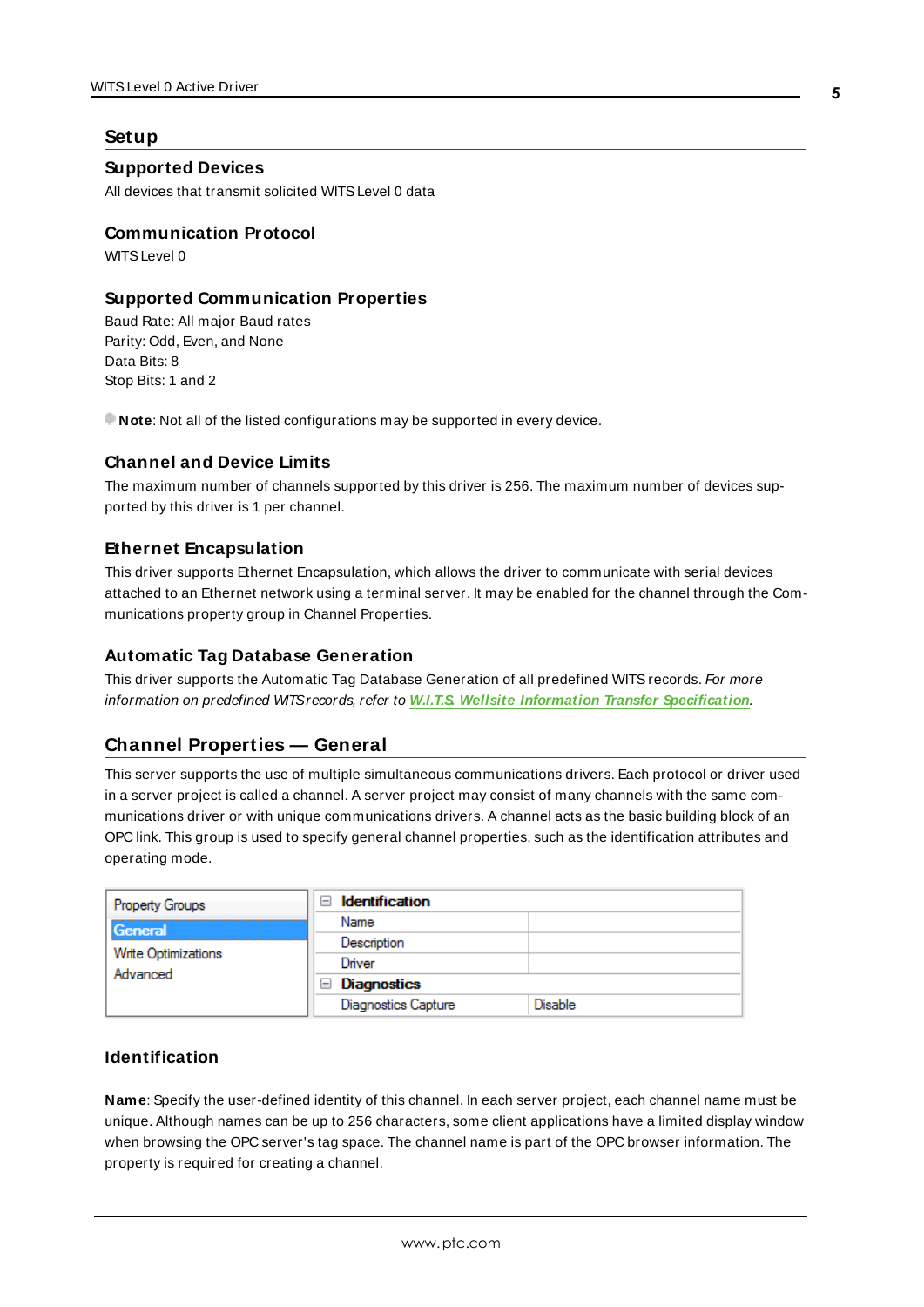For information on reserved characters, refer to "How To... Properly Name a Channel, Device, Tag, and Tag Group" in the server help.

**Description**: Specify user-defined information about this channel. **Many of these properties, including Description, have an associated system tag.** 

**Driver**: Specify the protocol / driver for this channel. This property specifies the device driver that was selected during channel creation. It is a disabled setting in the channel properties. The property is required for creating a channel.

**Note**: With the server's online full-time operation, these properties can be changed at any time. This includes changing the channel name to prevent clients from registering data with the server. If a client has already acquired an item from the server before the channel name is changed, the items are unaffected. If, after the channel name has been changed, the client application releases the item and attempts to reacquire using the old channel name, the item is not accepted. Changes to the properties should not be made once a large client application has been developed. Utilize proper user role and privilege management to prevent operators from changing properties or accessing server features.

### **Diagnostics**

**Diagnostics Capture**: When enabled, this option makes the channel's diagnostic information available to OPC applications allows the usage of statistics tags that provide feedback to client applications regarding the operation of the channel. Because the server's diagnostic features require a minimal amount of overhead processing, it is recommended that they be utilized when needed and disabled when not. The default is disabled.

**Note:** This property is not available if the driver does not support diagnostics.

<span id="page-5-0"></span>**For more information, refer to "Communication Diagnostics" and "Statistics Tags" in the server help.** 

### **Channel Properties — Serial Communications**

Serial communication properties are available to serial drivers and vary depending on the driver, connection type, and options selected. Below is a superset of the possible properties. Click to jump to one of the sections: **[Connection](#page-6-0) Type**, **Serial Port [Settings](#page-6-1)** or **[Ethernet](#page-7-0) Settings**, and **[Operational](#page-7-1) Behavior**.

**Note**: With the server's online full-time operation, these properties can be changed at any time. Utilize proper user role and privilege management to prevent operators from changing properties or accessing server features.

| Property Groups              | □ Connection Type                  |                   |
|------------------------------|------------------------------------|-------------------|
| General                      | Physical Medium                    | <b>COM Port</b>   |
| <b>Serial Communications</b> | <b>□ Serial Port Settings</b>      |                   |
| Write Optimizations          | COM ID                             | 39                |
| Advanced                     | <b>Baud Rate</b>                   | 19200             |
|                              | Data Bits                          | 8                 |
|                              | Parity                             | None              |
|                              | <b>Stop Bits</b>                   |                   |
|                              | <b>Flow Control</b>                | <b>RTS Always</b> |
|                              | □ Operational Behavior             |                   |
|                              | <b>Report Communication Errors</b> | Enable            |
|                              | Close Idle Connection              | Enable            |
|                              | Idle Time to Close (s)             | 15                |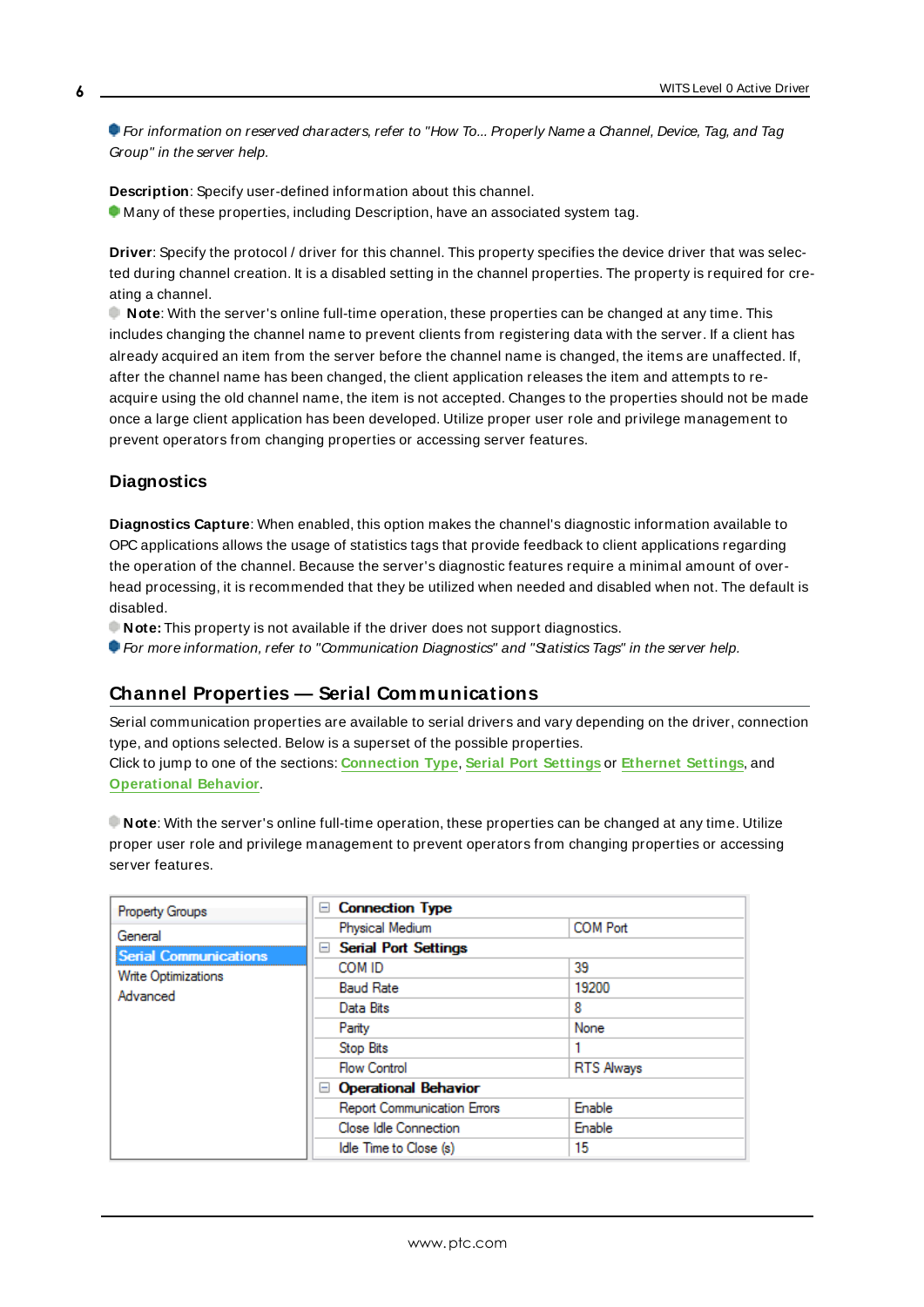### <span id="page-6-0"></span>**Connection Type**

**Physical Medium**: Choose the type of hardware device for data communications. Options include COM Port, None, Modem, and Ethernet Encapsulation. The default is COM Port.

- <sup>l</sup> **None**: Select None to indicate there is no physical connection, which displays the **[Operation](#page-7-2) with no [Communications](#page-7-2)** section.
- <sup>l</sup> **COM Port**: Select Com Port to display and configure the **Serial Port [Settings](#page-6-1)** section.
- **Modem**: Select Modem if phone lines are used for communications, which are configured in the **Modem [Settings](#page-7-3)** section.
- **Ethernet Encap.**: Select if Ethernet Encapsulation is used for communications, which displays the **[Ethernet](#page-7-0) Settings** section.
- **Shared**: Verify the connection is correctly identified as sharing the current configuration with another channel. This is a read-only property.

### <span id="page-6-1"></span>**Serial Port Settings**

**COM ID**: Specify the Communications ID to be used when communicating with devices assigned to the channel. The valid range is 1 to 9991 to 16. The default is 1.

**Baud Rate**: Specify the baud rate to be used to configure the selected communications port.

**Data Bits**: Specify the number of data bits per data word. Options include 5, 6, 7, or 8.

**Parity**: Specify the type of parity for the data. Options include Odd, Even, or None.

**Stop Bits**: Specify the number of stop bits per data word. Options include 1 or 2.

**Flow Control**: Select how the RTSand DTRcontrol lines are utilized. Flow control is required to communicate with some serial devices. Options are:

- **None:** This option does not toggle or assert control lines.
- **DTR:** This option asserts the DTR line when the communications port is opened and remains on.
- RTS: This option specifies that the RTS line is high if bytes are available for transmission. After all buffered bytes have been sent, the RTSline is low. This is normally used with RS232/RS485 converter hardware.
- **RTS, DTR:** This option is a combination of DTR and RTS.
- <sup>l</sup> **RTS Always**: This option asserts the RTSline when the communication port is opened and remains on.
- <sup>l</sup> **RTS Manual**: This option asserts the RTSline based on the timing properties entered for RTSLine Control. It is only available when the driver supports manual RTSline control (or when the properties are shared and at least one of the channels belongs to a driver that provides this support). RTS Manual adds an **RTS Line Control** property with options as follows:
	- **Raise**: This property specifies the amount of time that the RTS line is raised prior to data transmission. The valid range is 0 to 9999 milliseconds. The default is 10 milliseconds.
	- **Drop**: This property specifies the amount of time that the RTS line remains high after data transmission. The valid range is 0 to 9999 milliseconds. The default is 10 milliseconds.
	- Poll Delay: This property specifies the amount of time that polling for communications is delayed. The valid range is 0 to 9999. The default is 10 milliseconds.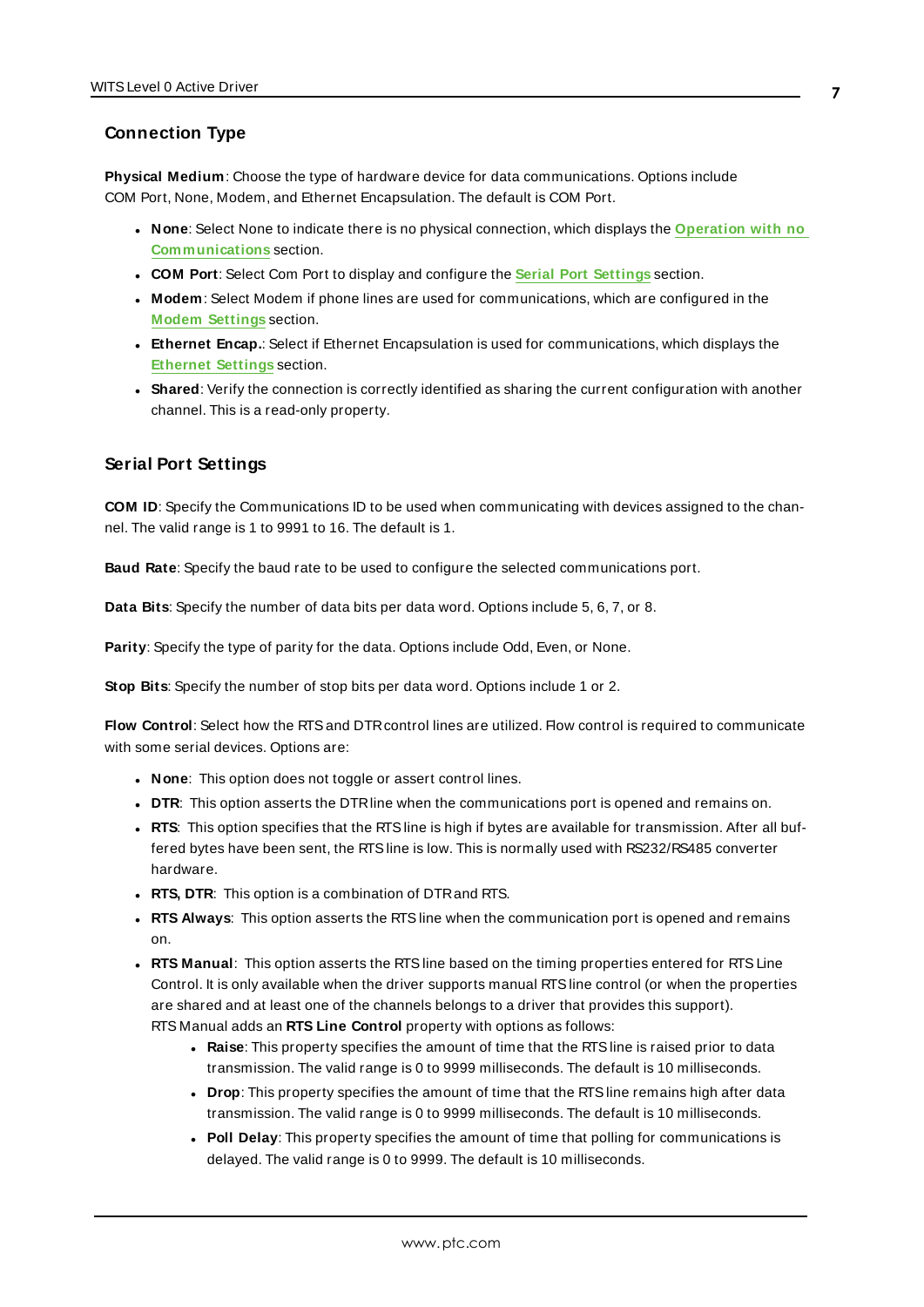**Tip**: When using two-wire RS-485, "echoes" may occur on the communication lines. Since this communication does not support echo suppression, it is recommended that echoes be disabled or a RS-485 converter be used.

### <span id="page-7-1"></span>**Operational Behavior**

- <sup>l</sup> **Report Communication Errors**: Enable or disable reporting of low-level communications errors. When enabled, low-level errors are posted to the Event Log as they occur. When disabled, these same errors are not posted even though normal request failures are. The default is Enable.
- <sup>l</sup> **Close Idle Connection**: Choose to close the connection when there are no longer any tags being referenced by a client on the channel. The default is Enable.
- <sup>l</sup> **Idle Time to Close**: Specify the amount of time that the server waits once all tags have been removed before closing the COM port. The default is 15 seconds.

### <span id="page-7-0"></span>**Ethernet Settings**

**Note**: Not all serial drivers support Ethernet Encapsulation. If this group does not appear, the functionality is not supported.

Ethernet Encapsulation provides communication with serial devices connected to terminal servers on the Ethernet network. A terminal server is essentially a virtual serial port that converts TCP/IP messages on the Ethernet network to serial data. Once the message has been converted, users can connect standard devices that support serial communications to the terminal server. The terminal server's serial port must be properly configured to match the requirements of the serial device to which it is attached. For more information, refer to "Using Ethernet Encapsulation" in the server help.

- **· Network Adapter**: Indicate a network adapter to bind for Ethernet devices in this channel. Choose a network adapter to bind to or allow the OSto select the default.
	- Specific drivers may display additional Ethernet Encapsulation properties. For more information, refer to **Channel Properties — Ethernet Encapsulation**.

### <span id="page-7-3"></span>**Modem Settings**

- **Modem**: Specify the installed modem to be used for communications.
- **Connect Timeout**: Specify the amount of time to wait for connections to be established before failing a read or write. The default is 60 seconds.
- <sup>l</sup> **Modem Properties**: Configure the modem hardware. When clicked, it opens vendor-specific modem properties.
- **.** Auto-Dial: Enables the automatic dialing of entries in the Phonebook. The default is Disable. For more information, refer to "Modem Auto-Dial" in the server help.
- <sup>l</sup> **Report Communication Errors**: Enable or disable reporting of low-level communications errors. When enabled, low-level errors are posted to the Event Log as they occur. When disabled, these same errors are not posted even though normal request failures are. The default is Enable.
- **Close Idle Connection**: Choose to close the modem connection when there are no longer any tags being referenced by a client on the channel. The default is Enable.
- <sup>l</sup> **Idle Time to Close**: Specify the amount of time that the server waits once all tags have been removed before closing the modem connection. The default is 15 seconds.

### <span id="page-7-2"></span>**Operation with no Communications**

**Read Processing**: Select the action to be taken when an explicit device read is requested. Options include Ignore and Fail. Ignore does nothing; Fail provides the client with an update that indicates failure. The default setting is Ignore.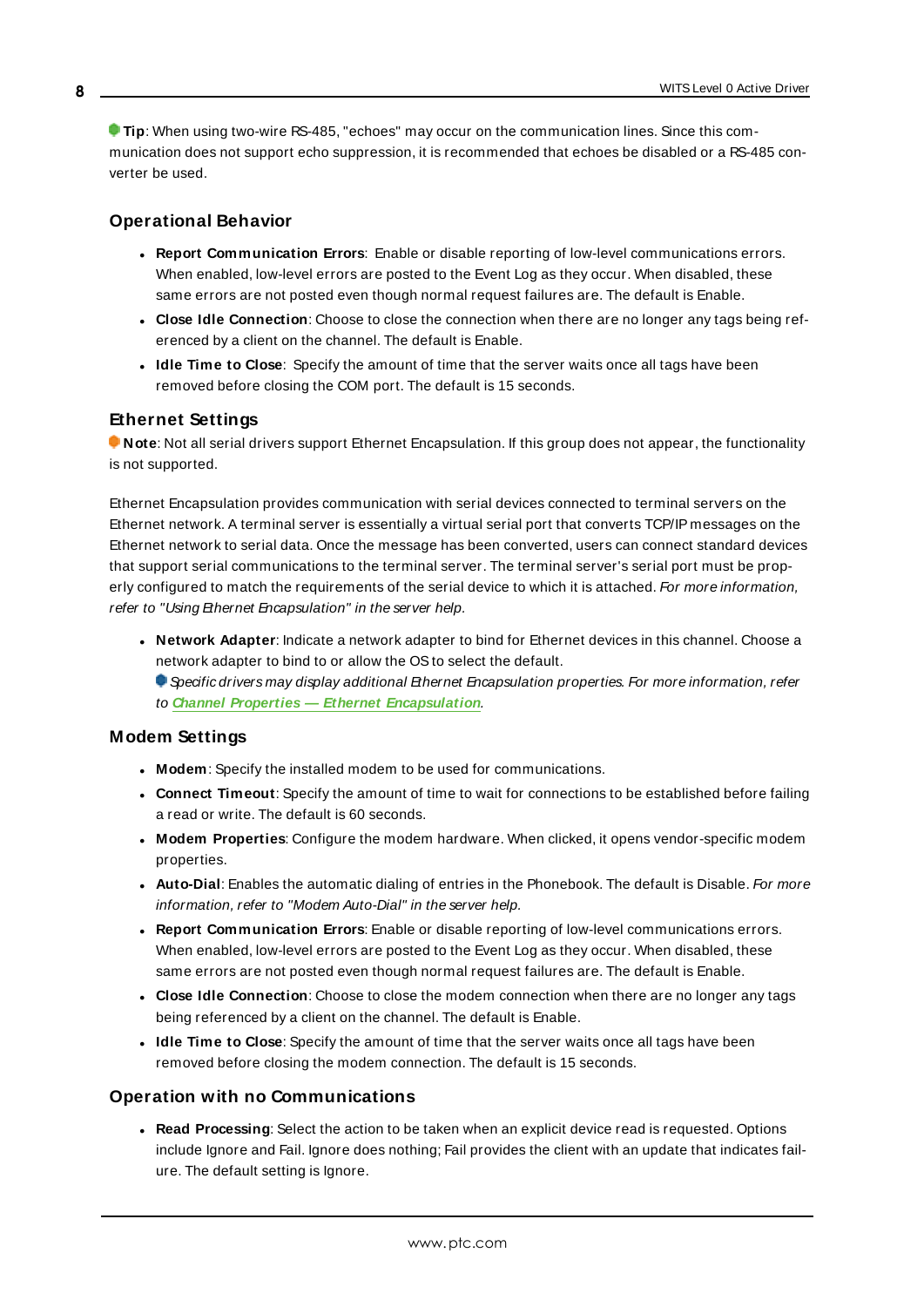## <span id="page-8-0"></span>**Channel Properties — Write Optimizations**

The server must ensure that the data written from the client application gets to the device on time. Given this goal, the server provides optimization properties to meet specific needs or improve application responsiveness.

| <b>Property Groups</b>     | $\Box$ Write Optimizations |                                      |
|----------------------------|----------------------------|--------------------------------------|
| General                    | <b>Optimization Method</b> | Write Only Latest Value for All Tags |
|                            | Duty Cycle                 |                                      |
| <b>Write Optimizations</b> |                            |                                      |

#### **Write Optimizations**

**Optimization Method**: Controls how write data is passed to the underlying communications driver. The options are:

- <sup>l</sup> **Write All Values for All Tags**: This option forces the server to attempt to write every value to the controller. In this mode, the server continues to gather write requests and add them to the server's internal write queue. The server processes the write queue and attempts to empty it by writing data to the device as quickly as possible. This mode ensures that everything written from the client applications is sent to the target device. This mode should be selected if the write operation order or the write item's content must uniquely be seen at the target device.
- **.** Write Only Latest Value for Non-Boolean Tags: Many consecutive writes to the same value can accumulate in the write queue due to the time required to actually send the data to the device. If the server updates a write value that has already been placed in the write queue, far fewer writes are needed to reach the same final output value. In this way, no extra writes accumulate in the server's queue. When the user stops moving the slide switch, the value in the device is at the correct value at virtually the same time. As the mode states, any value that is not a Boolean value is updated in the server's internal write queue and sent to the device at the next possible opportunity. This can greatly improve the application performance.

**Note**: This option does not attempt to optimize writes to Boolean values. It allows users to optimize the operation of HMI data without causing problems with Boolean operations, such as a momentary push button.

**• Write Only Latest Value for All Tags**: This option takes the theory behind the second optimization mode and applies it to all tags. It is especially useful if the application only needs to send the latest value to the device. This mode optimizes all writes by updating the tags currently in the write queue before they are sent. This is the default mode.

**Duty Cycle**: is used to control the ratio of write to read operations. The ratio is always based on one read for every one to ten writes. The duty cycle is set to ten by default, meaning that ten writes occur for each read operation. Although the application is performing a large number of continuous writes, it must be ensured that read data is still given time to process. A setting of one results in one read operation for every write operation. If there are no write operations to perform, reads are processed continuously. This allows optimization for applications with continuous writes versus a more balanced back and forth data flow. **Note**: It is recommended that the application be characterized for compatibility with the write optimization enhancements before being used in a production environment.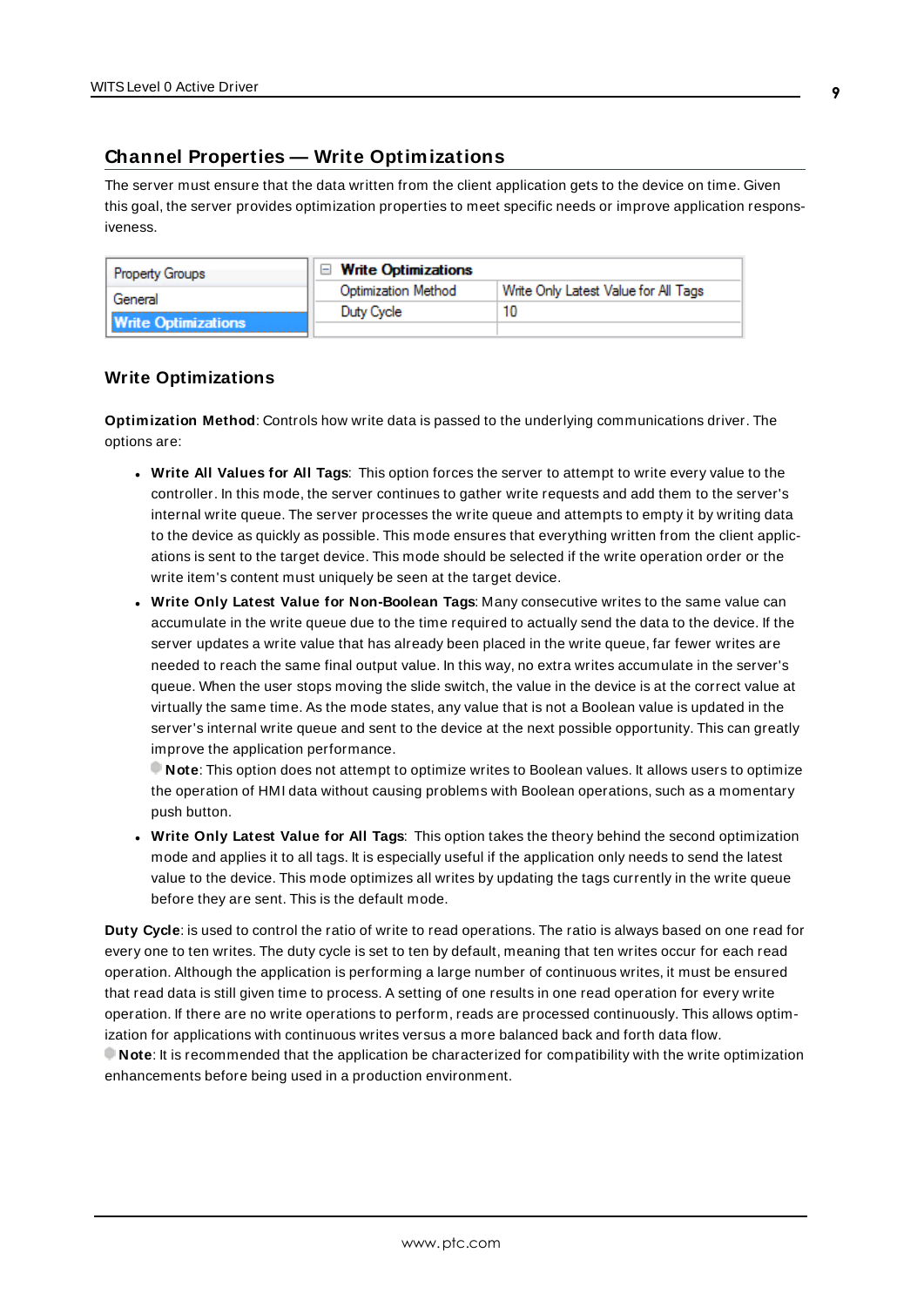### <span id="page-9-0"></span>**Channel Properties — Advanced**

This group is used to specify advanced channel properties. Not all drivers support all properties; so the Advanced group does not appear for those devices.

| <b>Property Groups</b>     | $\Box$ Non-Normalized Float Handling |                   |  |
|----------------------------|--------------------------------------|-------------------|--|
| General                    | <b>Floating-Point Values</b>         | Replace with Zero |  |
| <b>Write Optimizations</b> | Inter-Device Delay<br>$\overline{ }$ |                   |  |
| Advanced                   | Inter-Device Delay (ms)              |                   |  |
|                            |                                      |                   |  |

**Non-Normalized Float Handling**: A non-normalized value is defined as Infinity, Not-a-Number (NaN), or as a Denormalized Number. The default is Replace with Zero. Drivers that have native float handling may default to Unmodified. Non-normalized float handling allows users to specify how a driver handles non-normalized IEEE-754 floating point data. Descriptions of the options are as follows:

- <sup>l</sup> **Replace with Zero**: This option allows a driver to replace non-normalized IEEE-754 floating point values with zero before being transferred to clients.
- <sup>l</sup> **Unmodified**: This option allows a driver to transfer IEEE-754 denormalized, normalized, non-number, and infinity values to clients without any conversion or changes.

**Note:** This property is not available if the driver does not support floating-point values or if it only supports the option that is displayed. According to the channel's float normalization setting, only real-time driver tags (such as values and arrays) are subject to float normalization. For example, EFM data is not affected by this setting.

For more information on the floating-point values, refer to "How To ... Work with Non-Normalized Floating-Point Values" in the server help.

**Inter-Device Delay**: Specify the amount of time the communications channel waits to send new requests to the next device after data is received from the current device on the same channel. Zero (0) disables the delay.

<span id="page-9-1"></span>**Note:** This property is not available for all drivers, models, and dependent settings.

### **Channel Properties — Request**

| <b>Property Groups</b> | Reguest              |              |
|------------------------|----------------------|--------------|
| General                | Request Interval (s) |              |
|                        | Request Message      | 0111-9999.99 |
| <b>Request</b>         |                      |              |

**Request Interval:** This property specifies the time in seconds that the driver will write a request frame to the configured COM Port. The valid range is 1 to 3600 seconds. The default is 1 second.

**Request Message:** This property specifies the message portion of the frame that the driver will send to request solicited data. The default is 0111-9999.99.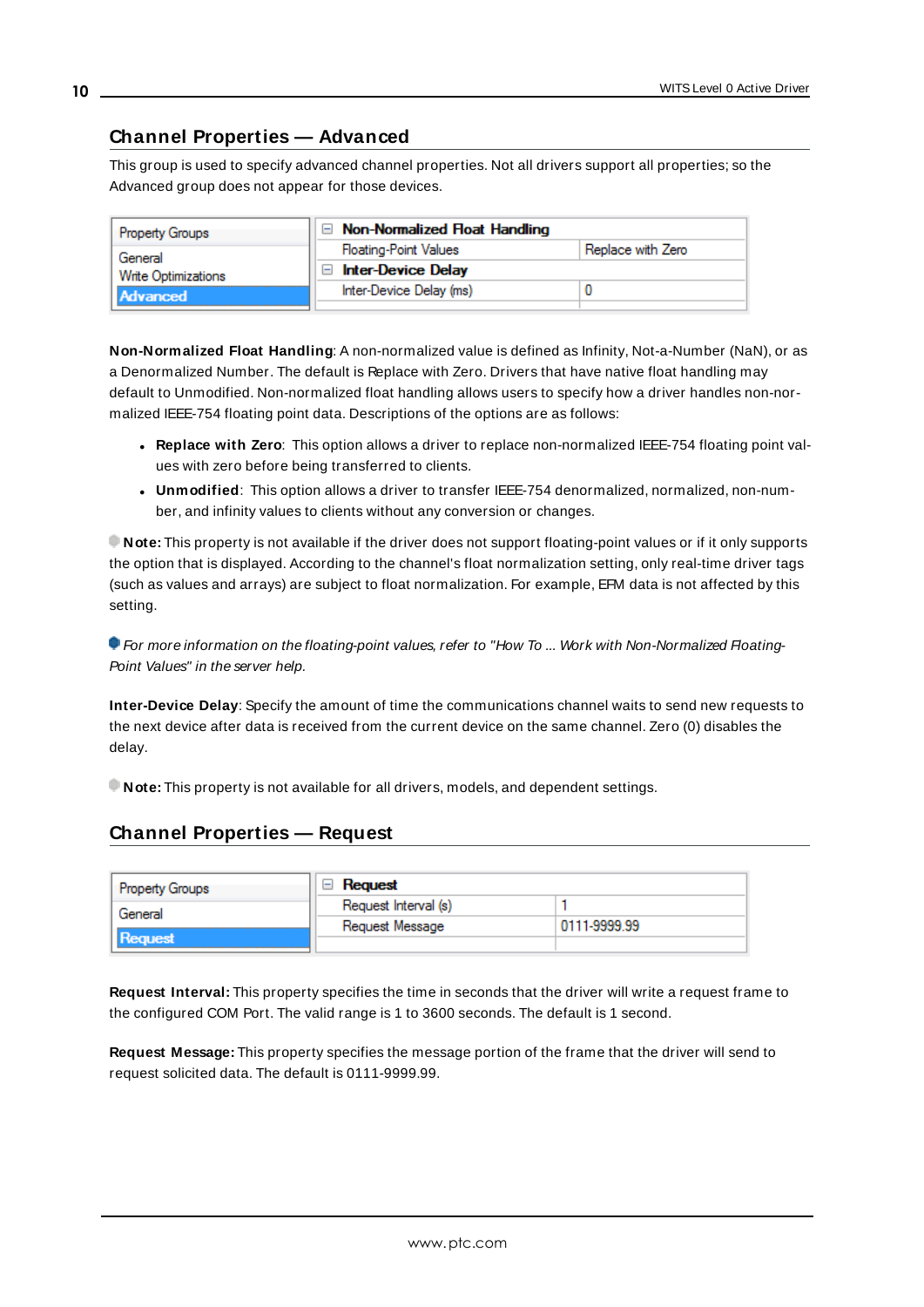### <span id="page-10-0"></span>**Channel Properties — Timeout**

| <b>Property Groups</b> | Timeout                    |     |
|------------------------|----------------------------|-----|
| General                | Request Timeout (s)        |     |
|                        | Inter-Character Delay (ms) | 250 |
| limeout                |                            |     |

**Request Timeout:** This property specifies the time in seconds that the driver will wait between sending a request for data and receiving the valid beginning of a response. When the timeout expires, the device's error state will be set and all tags owned by the associated device will be set to Bad quality. The valid range is 1 to 3600 seconds. The default setting is 1 second.

**Inter-Character Timeout:** This property specifies the time in milliseconds that the driver will wait between receiving bytes within a message. When the timeout expires, the device's error state will be set, the current message will be abandoned, and the driver will interpret the next received byte as the beginning of a new message. The valid range is 50 to 1000 milliseconds. The default setting is 250 milliseconds.

### <span id="page-10-1"></span>**Device Properties — General**

A device represents a single target on a communications channel. If the driver supports multiple controllers, users must enter a device ID for each controller.

| <b>Property Groups</b> | $\Box$ Identification |         |
|------------------------|-----------------------|---------|
| General                | Name                  |         |
| Scan Mode              | Description           |         |
|                        | Channel Assignment    |         |
|                        | Driver                |         |
|                        | Model                 |         |
|                        | <b>ID</b> Format      | Decimal |
|                        | ID                    |         |

### **Identification**

<span id="page-10-4"></span>**Name**: Specify the name of the device. It is a logical user-defined name that can be up to 256 characters long and may be used on multiple channels.

**Note**: Although descriptive names are generally a good idea, some OPC client applications may have a limited display window when browsing the OPC server's tag space. The device name and channel name become part of the browse tree information as well. Within an OPC client, the combination of channel name and device name would appear as "ChannelName.DeviceName".

For more information, refer to "How To... Properly Name a Channel, Device, Tag, and Tag Group" in server help.

**Description**: Specify the user-defined information about this device.

<span id="page-10-2"></span>**Many of these properties, including Description, have an associated system tag.** 

<span id="page-10-3"></span>**Channel Assignment**: Specify the user-defined name of the channel to which this device currently belongs.

**Driver**: Selected protocol driver for this device.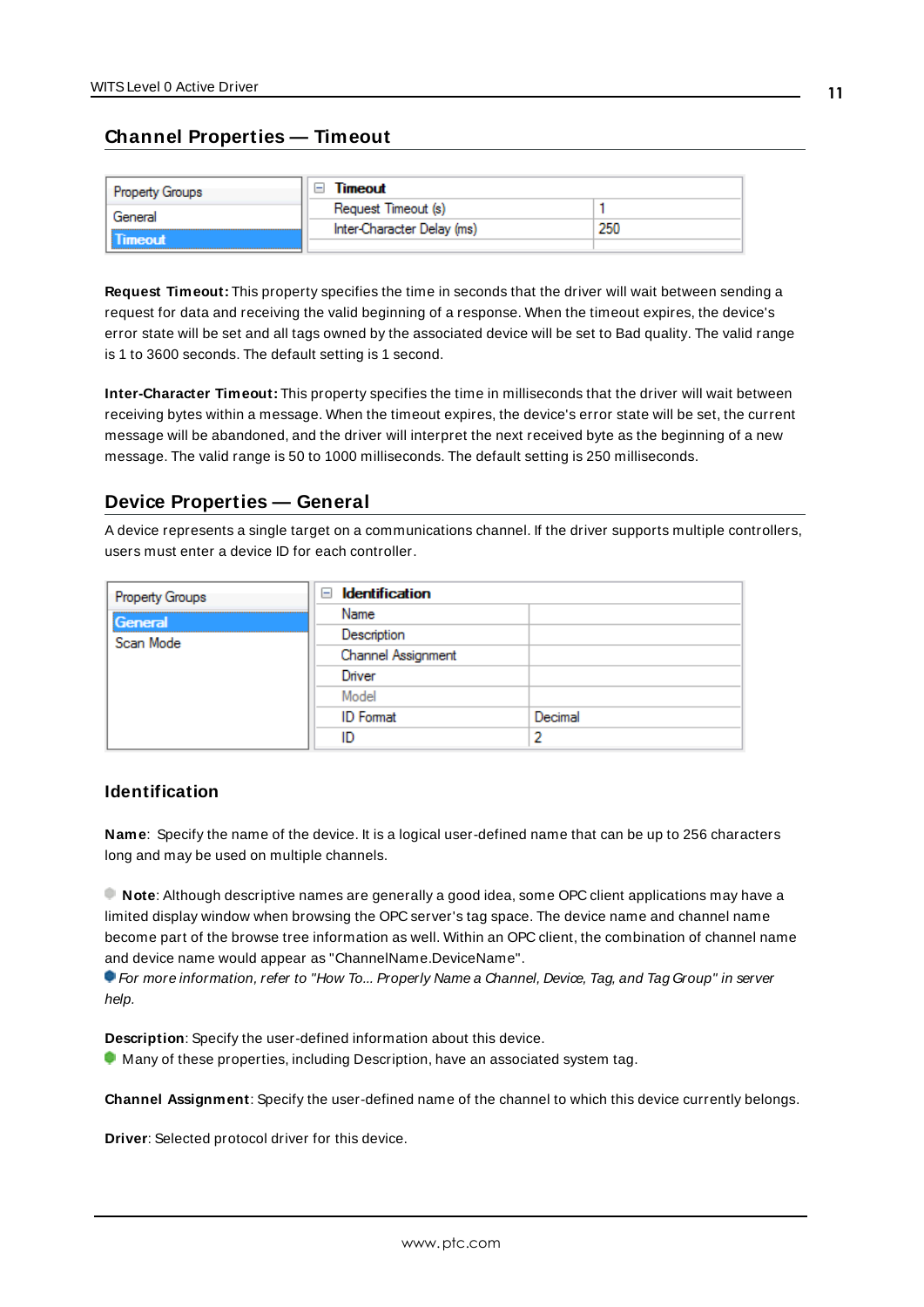<span id="page-11-3"></span>**Model**: Specify the type of device that is associated with this ID. The contents of the drop-down menu depend on the type of communications driver being used. Models that are not supported by a driver are disabled. If the communications driver supports multiple device models, the model selection can only be changed when there are no client applications connected to the device.

**Note:** If the communication driver supports multiple models, users should try to match the model selection to the physical device. If the device is not represented in the drop-down menu, select a model that conforms closest to the target device. Some drivers support a model selection called "Open," which allows users to communicate without knowing the specific details of the target device. For more information, refer to the driver help documentation.

<span id="page-11-2"></span>**ID**: Specify the device's driver-specific station or node. The type of ID entered depends on the communications driver being used. For many communication drivers, the ID is a numeric value. Drivers that support a Numeric ID provide users with the option to enter a numeric value whose format can be changed to suit the needs of the application or the characteristics of the selected communications driver. The format is set by the driver by default. Options include Decimal, Octal, and Hexadecimal.

**Note**: If the driver is Ethernet-based or supports an unconventional station or node name, the device's TCP/IPaddress may be used as the device ID. TCP/IPaddresses consist of four values that are separated by periods, with each value in the range of 0 to 255. Some device IDs are string based. There may be additional properties to configure within the ID field, depending on the driver. For more information, refer to the driver's help documentation.

### <span id="page-11-0"></span>**Operating Mode**

| <b>Property Groups</b> | <b>Identification</b> |        |
|------------------------|-----------------------|--------|
| General<br>Scan Mode   | $\Box$ Operating Mode |        |
|                        | Data Collection       | Enable |
|                        | Simulated             | No     |

<span id="page-11-1"></span>**Data Collection**: This property controls the device's active state. Although device communications are enabled by default, this property can be used to disable a physical device. Communications are not attempted when a device is disabled. From a client standpoint, the data is marked as invalid and write operations are not accepted. This property can be changed at any time through this property or the device system tags.

<span id="page-11-4"></span>**Simulated**: Place the device into or out of Simulation Mode. In this mode, the driver does not attempt to communicate with the physical device, but the server continues to return valid OPC data. Simulated stops physical communications with the device, but allows OPC data to be returned to the OPC client as valid data. While in Simulation Mode, the server treats all device data as reflective: whatever is written to the simulated device is read back and each OPC item is treated individually. The item's memory map is based on the group Update Rate. The data is not saved if the server removes the item (such as when the server is reinitialized). The default is No.

**Notes:**

- 1. This System tag (\_Simulated) is read only and cannot be written to for runtime protection. The System tag allows this property to be monitored from the client.
- 2. In Simulation mode, the item's memory map is based on client update rate(s) (Group Update Rate for OPC clients or Scan Rate for native and DDEinterfaces). This means that two clients that reference the same item with different update rates return different data.

 Simulation Mode is for test and simulation purposes only. It should never be used in a production environment.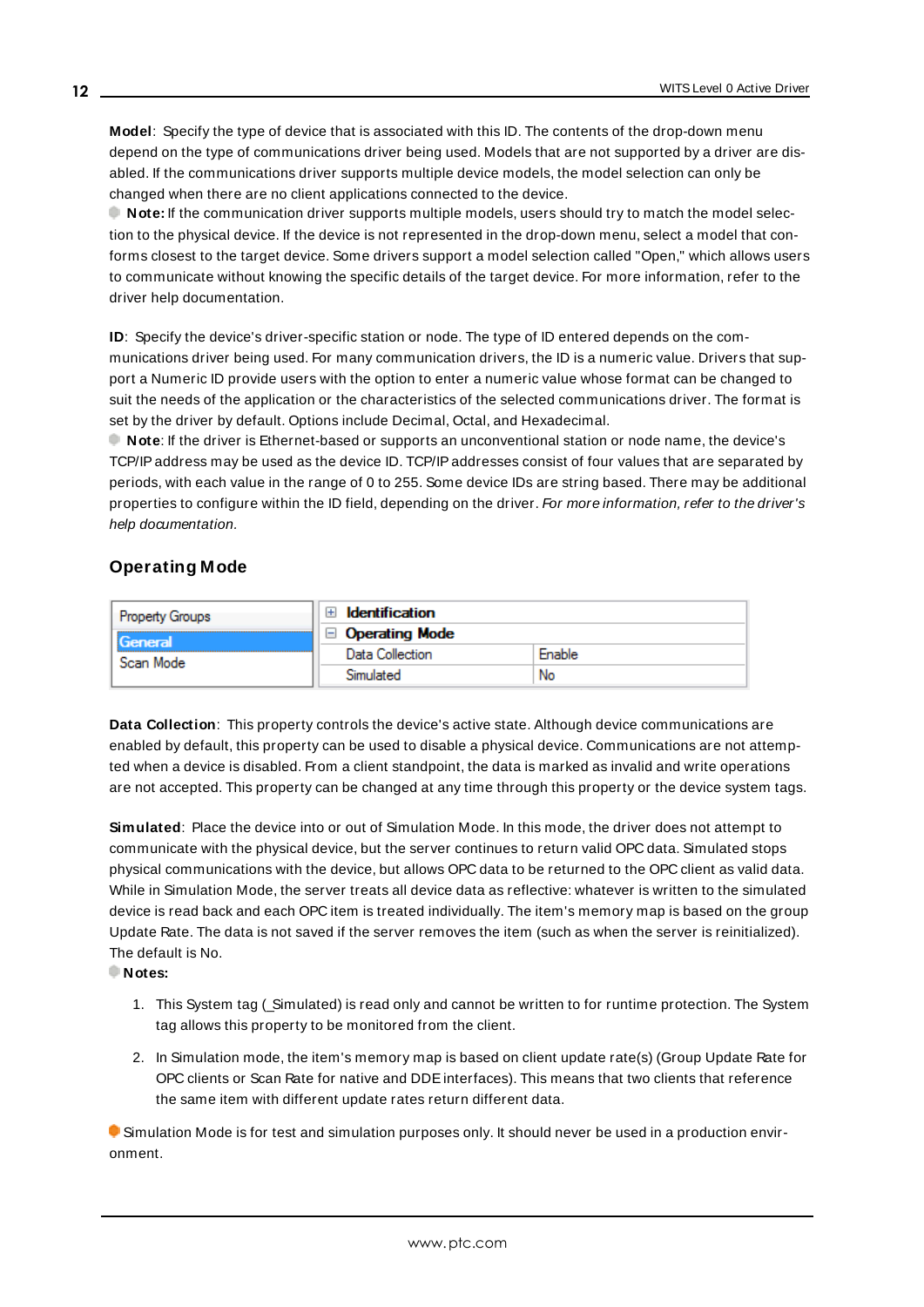### <span id="page-12-0"></span>**Device Properties — Scan Mode**

The Scan Mode specifies the subscribed-client requested scan rate for tags that require device communications. Synchronous and asynchronous device reads and writes are processed as soon as possible; unaffected by the Scan Mode properties.

| <b>Property Groups</b> | Scan Mode                  |                                    |
|------------------------|----------------------------|------------------------------------|
| General                | Scan Mode                  | Respect Client-Specified Scan Rate |
| Scan Mode              | Initial Updates from Cache | Disable                            |
|                        |                            |                                    |

<span id="page-12-5"></span>**Scan Mode**: Specify how tags in the device are scanned for updates sent to subscribing clients. Descriptions of the options are:

- <sup>l</sup> **Respect Client-Specified Scan Rate**: This mode uses the scan rate requested by the client.
- <sup>l</sup> **Request Data No Faster than Scan Rate**: This mode specifies the value set as the maximum scan rate. The valid range is 10 to 99999990 milliseconds. The default is 1000 milliseconds. **Note**: When the server has an active client and items for the device and the scan rate value is increased, the changes take effect immediately. When the scan rate value is decreased, the changes do not take effect until all client applications have been disconnected.
- <sup>l</sup> **Request All Data at Scan Rate**: This mode forces tags to be scanned at the specified rate for subscribed clients. The valid range is 10 to 99999990 milliseconds. The default is 1000 milliseconds.
- <span id="page-12-2"></span><sup>l</sup> **Do Not Scan, Demand Poll Only**: This mode does not periodically poll tags that belong to the device nor perform a read to get an item's initial value once it becomes active. It is the OPC client's responsibility to poll for updates, either by writing to the \_DemandPoll tag or by issuing explicit device reads for individual items. For more information, refer to "Device Demand Poll" in server help.
- <span id="page-12-4"></span><sup>l</sup> **Respect Tag-Specified Scan Rate**: This mode forces static tags to be scanned at the rate specified in their static configuration tag properties. Dynamic tags are scanned at the client-specified scan rate.

<span id="page-12-3"></span>**Initial Updates from Cache**: When enabled, this option allows the server to provide the first updates for newly activated tag references from stored (cached) data. Cache updates can only be provided when the new item reference shares the same address, scan rate, data type, client access, and scaling properties. A device read is used for the initial update for the first client reference only. The default is disabled; any time a client activates a tag reference the server attempts to read the initial value from the device.

### <span id="page-12-1"></span>**Device Properties — Tag Generation**

The automatic tag database generation features make setting up an application a plug-and-play operation. Select communications drivers can be configured to automatically build a list of tags that correspond to device-specific data. These automatically generated tags (which depend on the nature of the supporting driver) can be browsed from the clients.

### Not all devices and drivers support full automatic tag database generation and not all support the same data types. Consult the data types descriptions or the supported data type lists for each driver for specifics.

If the target device supports its own local tag database, the driver reads the device's tag information and uses the data to generate tags within the server. If the device does not natively support named tags, the driver creates a list of tags based on driver-specific information. An example of these two conditions is as follows: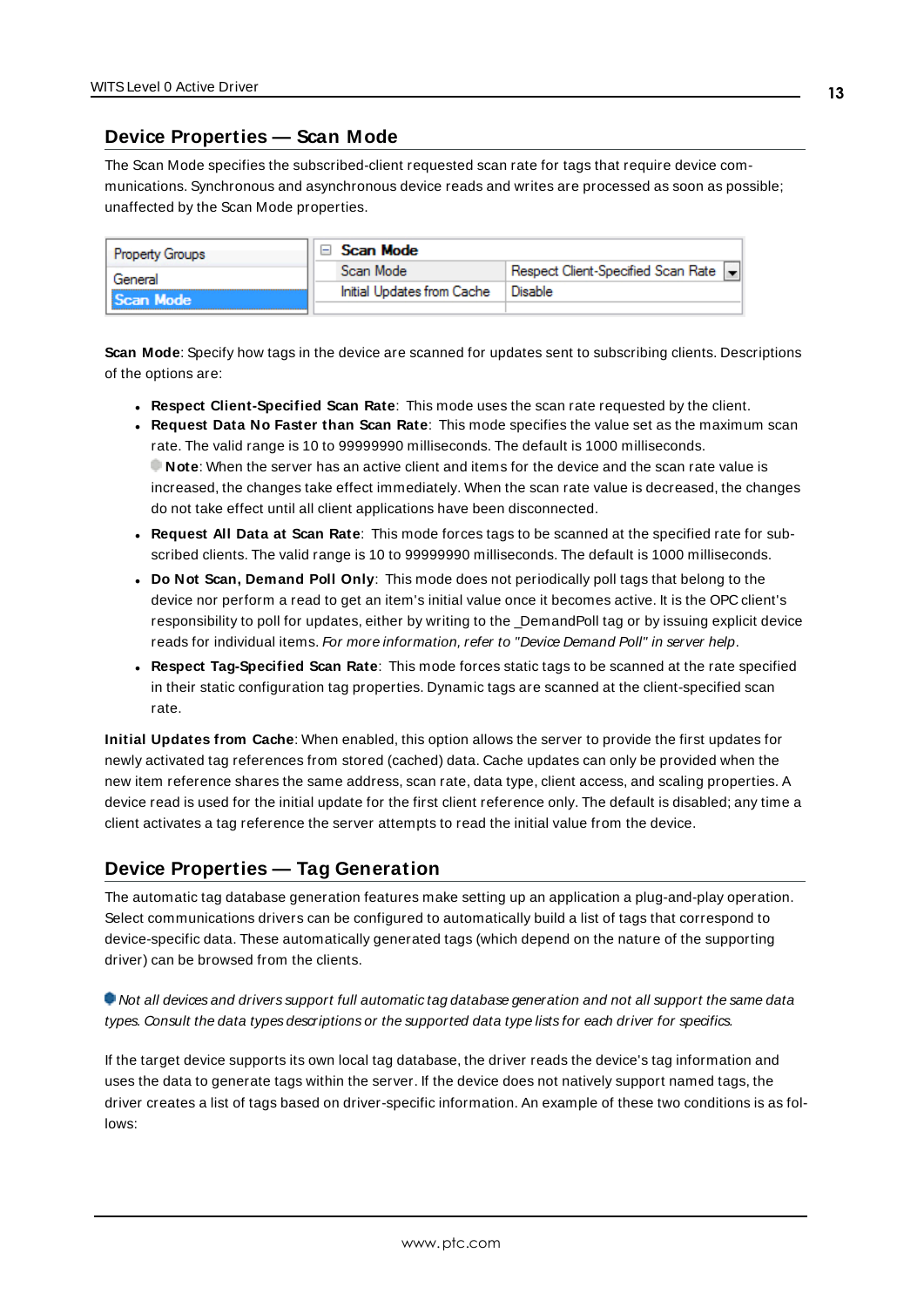- 1. If a data acquisition system supports its own local tag database, the communications driver uses the tag names found in the device to build the server's tags.
- 2. If an Ethernet I/O system supports detection of its own available I/O module types, the communications driver automatically generates tags in the server that are based on the types of I/O modules plugged into the Ethernet I/O rack.

**Note**: Automatic tag database generation's mode of operation is completely configurable. For more information, refer to the property descriptions below.

| Property Groups       | <b>Tag Generation</b><br>н              |                            |  |
|-----------------------|-----------------------------------------|----------------------------|--|
| General               | On Property Change                      | Yes                        |  |
| Scan Mode             | On Device Startup                       | Do Not Generate on Startup |  |
| Timina                | On Duplicate Tag                        | Delete on Create           |  |
| Auto-Demotion         | Parent Group                            |                            |  |
| <b>Tag Generation</b> | Allow Automatically Generated Subgroups | Enable                     |  |
|                       | Create                                  | Create tags                |  |
| Redundancy            |                                         |                            |  |

<span id="page-13-3"></span>**On Property Change**: If the device supports automatic tag generation when certain properties change, the **On Property Change** option is shown. It is set to **Yes** by default, but it can be set to **No** to control over when tag generation is performed. In this case, the **Create tags** action must be manually invoked to perform tag generation. To invoke via the Configuration API service, access /config/v1/project/channels/{name}/devices/ {name}/services/TagGeneration.

<span id="page-13-1"></span>**On Device Startup**: Specify when OPC tags are automatically generated. Descriptions of the options are as follows:

- <span id="page-13-0"></span><sup>l</sup> **Do Not Generate on Startup**: This option prevents the driver from adding any OPC tags to the tag space of the server. This is the default setting.
- <sup>l</sup> **Always Generate on Startup**: This option causes the driver to evaluate the device for tag information. It also adds tags to the tag space of the server every time the server is launched.
- <sup>l</sup> **Generate on First Startup**: This option causes the driver to evaluate the target device for tag information the first time the project is run. It also adds any OPC tags to the server tag space as needed.

**Note**: When the option to automatically generate OPC tags is selected, any tags that are added to the server's tag space must be saved with the project. Users can configure the project to automatically save from the **Tools** | **Options** menu.

<span id="page-13-2"></span>**On Duplicate Tag**: When automatic tag database generation is enabled, the server needs to know what to do with the tags that it may have previously added or with tags that have been added or modified after the communications driver since their original creation. This setting controls how the server handles OPC tags that were automatically generated and currently exist in the project. It also prevents automatically generated tags from accumulating in the server.

For example, if a user changes the I/O modules in the rack with the server configured to **Always Generate on Startup**, new tags would be added to the server every time the communications driver detected a new I/O module. If the old tags were not removed, many unused tags could accumulate in the server's tag space. The options are: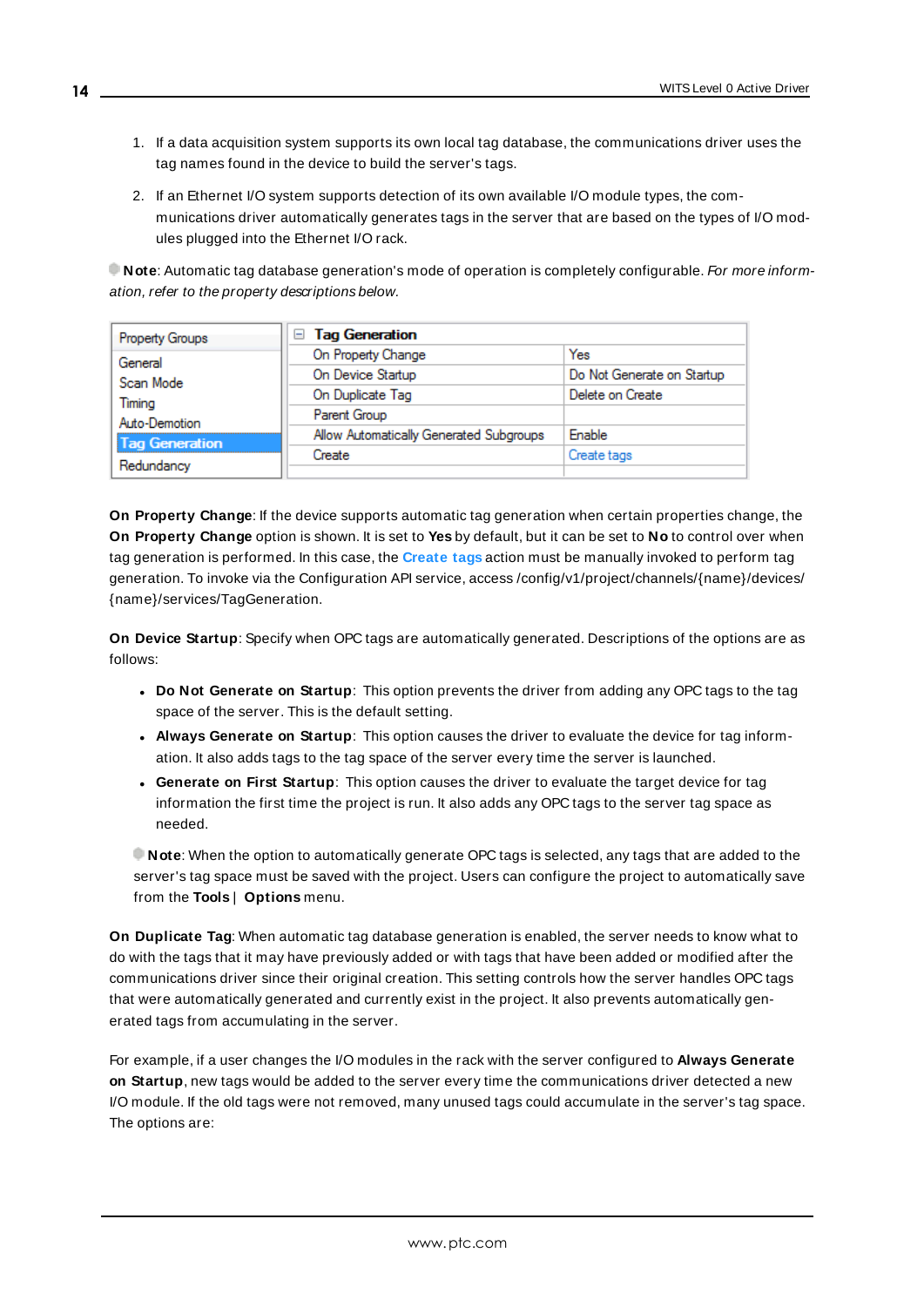- <span id="page-14-3"></span>**• Delete on Create**: This option deletes any tags that were previously added to the tag space before any new tags are added. This is the default setting.
- <span id="page-14-4"></span><sup>l</sup> **Overwrite as Necessary**: This option instructs the server to only remove the tags that the communications driver is replacing with new tags. Any tags that are not being overwritten remain in the server's tag space.
- **.** Do not Overwrite: This option prevents the server from removing any tags that were previously generated or already existed in the server. The communications driver can only add tags that are completely new.
- <sup>l</sup> **Do not Overwrite, Log Error**: This option has the same effect as the prior option, and also posts an error message to the server's Event Log when a tag overwrite would have occurred.

**Note:** Removing OPC tags affects tags that have been automatically generated by the communications driver as well as any tags that have been added using names that match generated tags. Users should avoid adding tags to the server using names that may match tags that are automatically generated by the driver.

<span id="page-14-5"></span>**Parent Group**: This property keeps automatically generated tags from mixing with tags that have been entered manually by specifying a group to be used for automatically generated tags. The name of the group can be up to 256 characters. This parent group provides a root branch to which all automatically generated tags are added.

<span id="page-14-1"></span>**Allow Automatically Generated Subgroups**: This property controls whether the server automatically creates subgroups for the automatically generated tags. This is the default setting. If disabled, the server generates the device's tags in a flat list without any grouping. In the server project, the resulting tags are named with the address value. For example, the tag names are not retained during the generation process. **Note**: If, as the server is generating tags, a tag is assigned the same name as an existing tag, the system automatically increments to the next highest number so that the tag name is not duplicated. For example, if the generation process creates a tag named "AI22" that already exists, it creates the tag as "AI23" instead.

<span id="page-14-2"></span>**Create**: Initiates the creation of automatically generated OPC tags. If the device's configuration has been modified, **Create tags** forces the driver to reevaluate the device for possible tag changes. Its ability to be accessed from the System tags allows a client application to initiate tag database creation. **Note**: **Create tags** is disabled if the Configuration edits a project offline.

### <span id="page-14-0"></span>**Device Properties — Settings**

| <b>Property Groups</b>            | <b>Protocol Settings</b>     |                    |
|-----------------------------------|------------------------------|--------------------|
| General                           | Delimiter                    | <cr><lf></lf></cr> |
| Scan Mode                         | <b>Write Settings</b><br>$-$ |                    |
| Tag Generation<br><b>Settings</b> | Update Local Value on Write  | Disable            |
|                                   | Inter-Write Delay (ms)       |                    |
|                                   |                              |                    |

**Delimiter:** Specify the sequence of characters the driver expect between the lines of a WITSLevel 0 message. The default is <CR><LF>. Options include:

- **cR><LF>:** This option is a carriage return followed by a line feed.
- **.** <LF><CR>: This option is a line feed followed by a carriage return.
- < CR>: This option is a carriage return.
- **.** <LF>: This option is a line feed.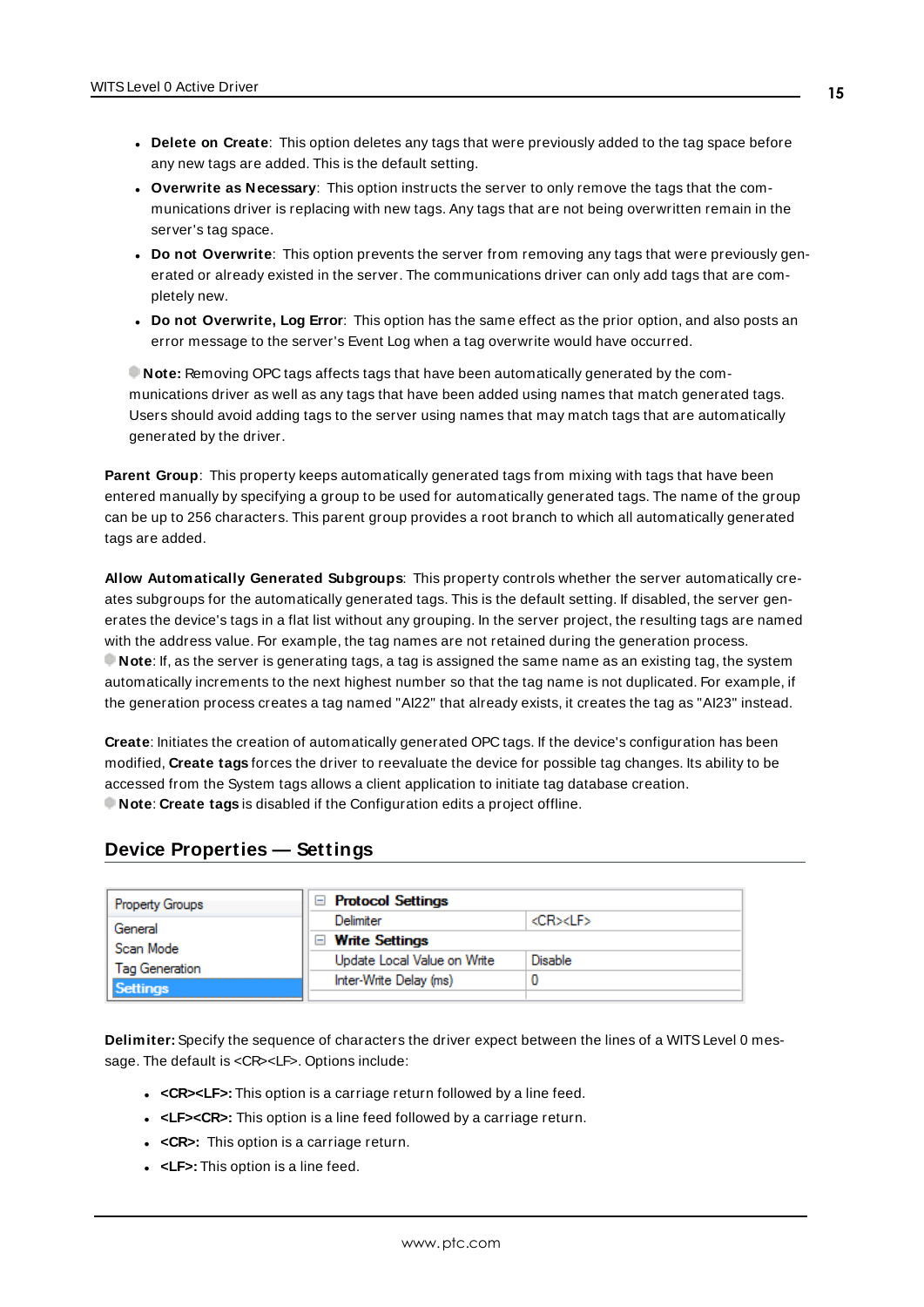**Update Local Value on Write:** When enabled, this option updates the local value immediately when a tag is written. This option should be disabled when the WITS device is expected to echo the written item back to the driver. The default setting is disabled.

**Note**: If the device is in an error state, the tag's value is not updated until the error state is cleared.

**Inter-Write Delay:** Specify the minimum amount of time that the driver waits between sending requests to the target device. The default is 0 milliseconds.

### <span id="page-15-0"></span>**Device Properties — Redundancy**

| <b>Property Groups</b>     | Redundancy<br>$=$      |                                    |  |
|----------------------------|------------------------|------------------------------------|--|
| General                    | Secondary Path         | <b>Channel Device1</b><br>$\cdots$ |  |
| Scan Mode                  | Operating Mode         | Switch On Failure                  |  |
| Timing                     | Monitor Item           |                                    |  |
| Auto-Demotion              | Monitor Interval (s)   | 300                                |  |
| Tag Generation             | Return to Primary ASAP | Yes                                |  |
|                            |                        |                                    |  |
| <b>Tag Import Settings</b> |                        |                                    |  |
| Redundancy                 |                        |                                    |  |

Redundancy is available with the Media-Level Redundancy Plug-In.

Consult the website, a sales representative, or the **user [manual](https://www.kepware.com/getattachment/35461efd-b53a-4219-a109-a89fad20b230/media-level-redundancy-manual.pdf)** for more information.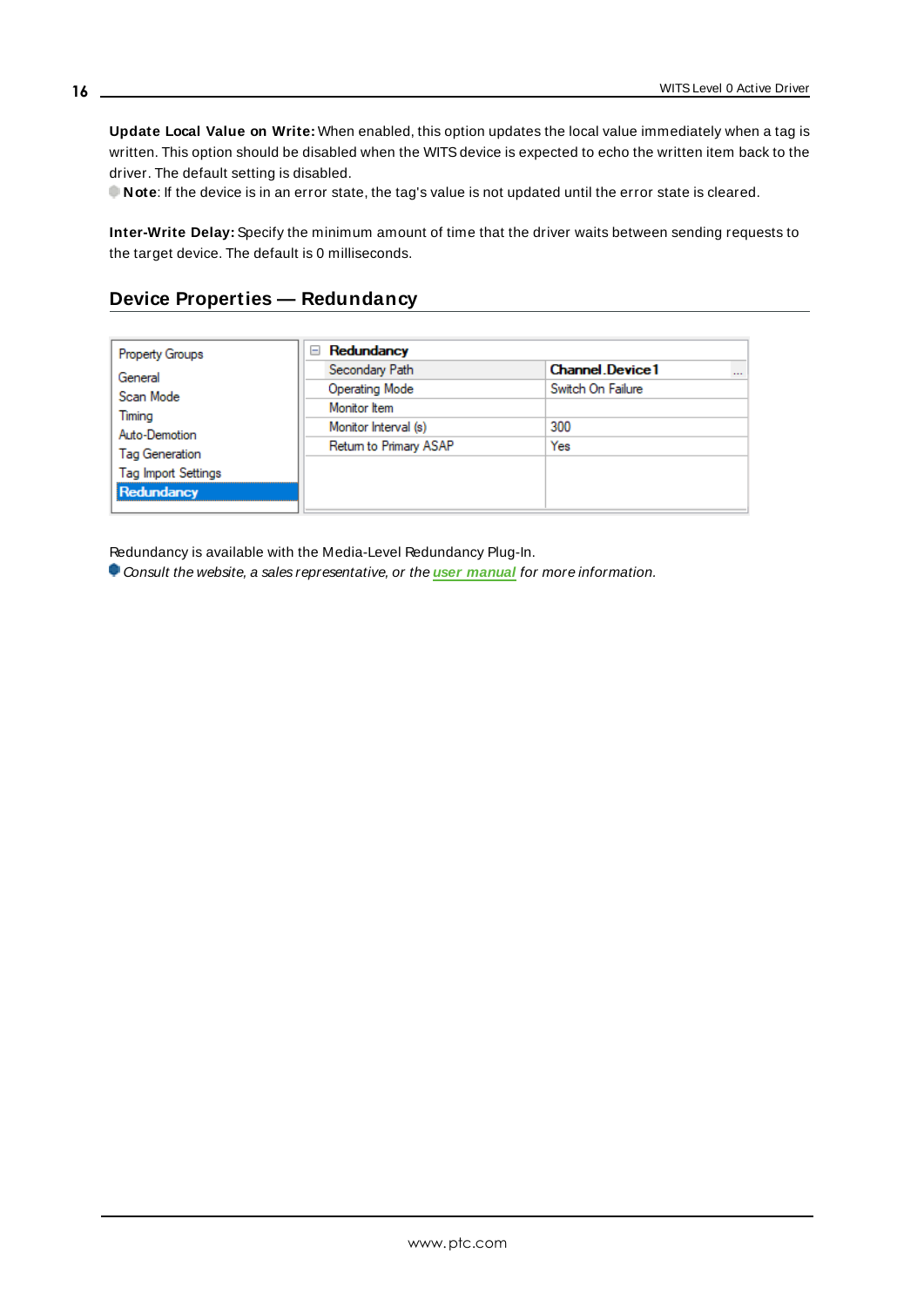# <span id="page-16-0"></span>**Data Types Description**

| Data Type    | <b>Description</b>                                       |  |
|--------------|----------------------------------------------------------|--|
|              | Signed 16-bit value                                      |  |
|              |                                                          |  |
| Short        | bit 0 is the low bit                                     |  |
|              | bit 14 is the high bit                                   |  |
|              | bit 15 is the sign bit                                   |  |
|              | Signed 32-bit value                                      |  |
| Long         |                                                          |  |
|              | bit 0 is the low bit                                     |  |
|              | bit 30 is the high bit                                   |  |
|              | bit 31 is the sign bit                                   |  |
|              | Unsigned 32-bit value                                    |  |
| <b>DWord</b> |                                                          |  |
|              | bit 0 is the low bit                                     |  |
|              | bit 31 is the high bit                                   |  |
| <b>Float</b> | 32-bit floating point value                              |  |
|              |                                                          |  |
|              | bit 0 is the low bit                                     |  |
|              | bit 31 is the high bit                                   |  |
|              | Null-terminated ASCII string                             |  |
| String       |                                                          |  |
|              | Strings up to a length of 4096 characters are supported. |  |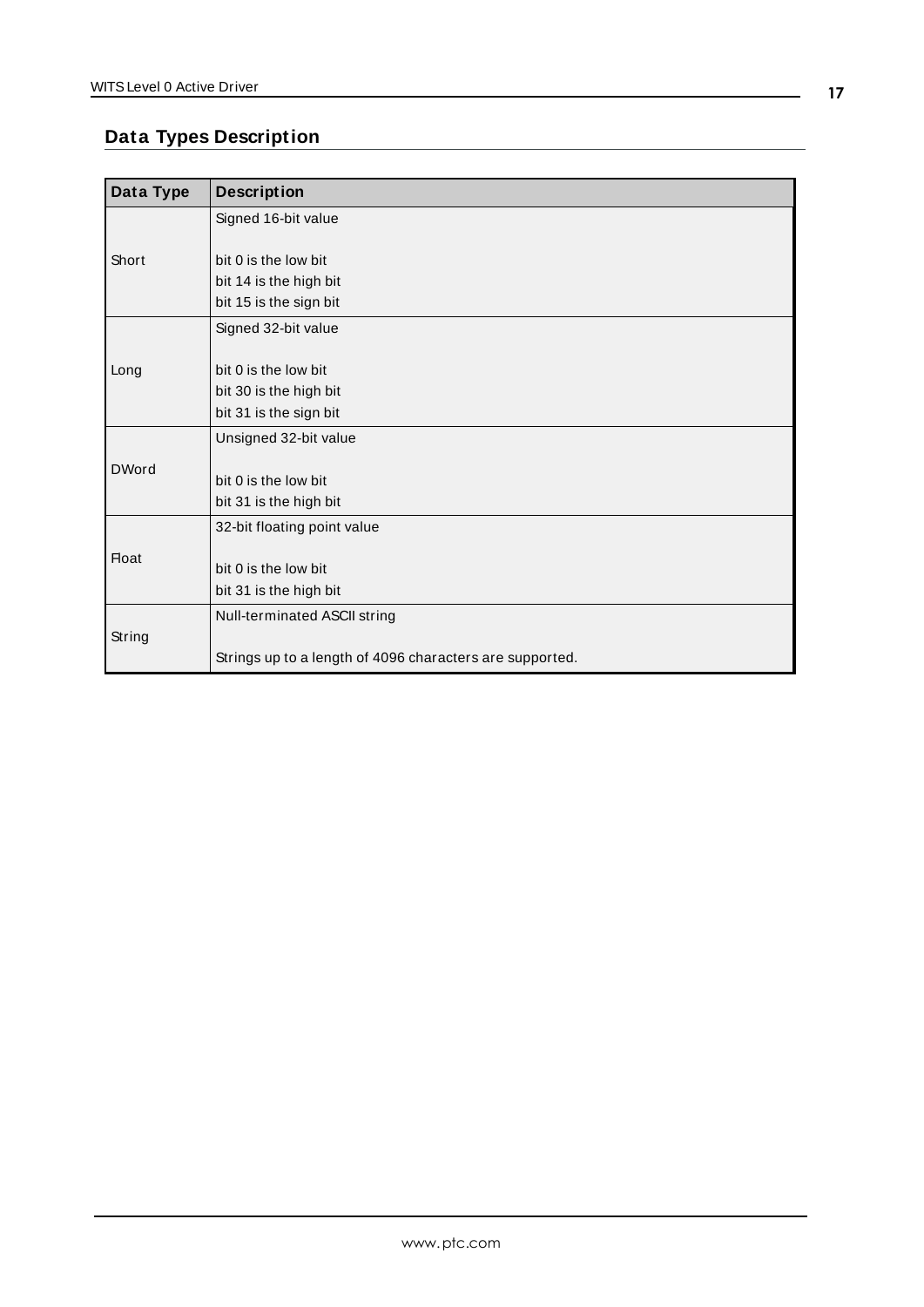### <span id="page-17-0"></span>**Address Descriptions**

The default data type is displayed in **bold**.

| <b>Address</b> | Range     | Data Type                         | <b>Access</b> |
|----------------|-----------|-----------------------------------|---------------|
| <b>XXXX</b>    | 0001-9999 | Short, DWord, Long, Float, String | Read/Write    |

**Note:** The WITS Level 0 Active Driver supports the full range of addresses between 0001 and 9999. If the address is predefined in the WITS specification, the default data type will be equal to the predefined item's data type. If the address is not predefined, the default data type will be String.

For more information on predefined WITSrecords, refer to resources on the **W.I.T.S. Wellsite [Information](https://info.erdosmiller.com/blog/wits-wellsite-information-transfer-specification-fundamentals) Transfer [Specification](https://info.erdosmiller.com/blog/wits-wellsite-information-transfer-specification-fundamentals)**.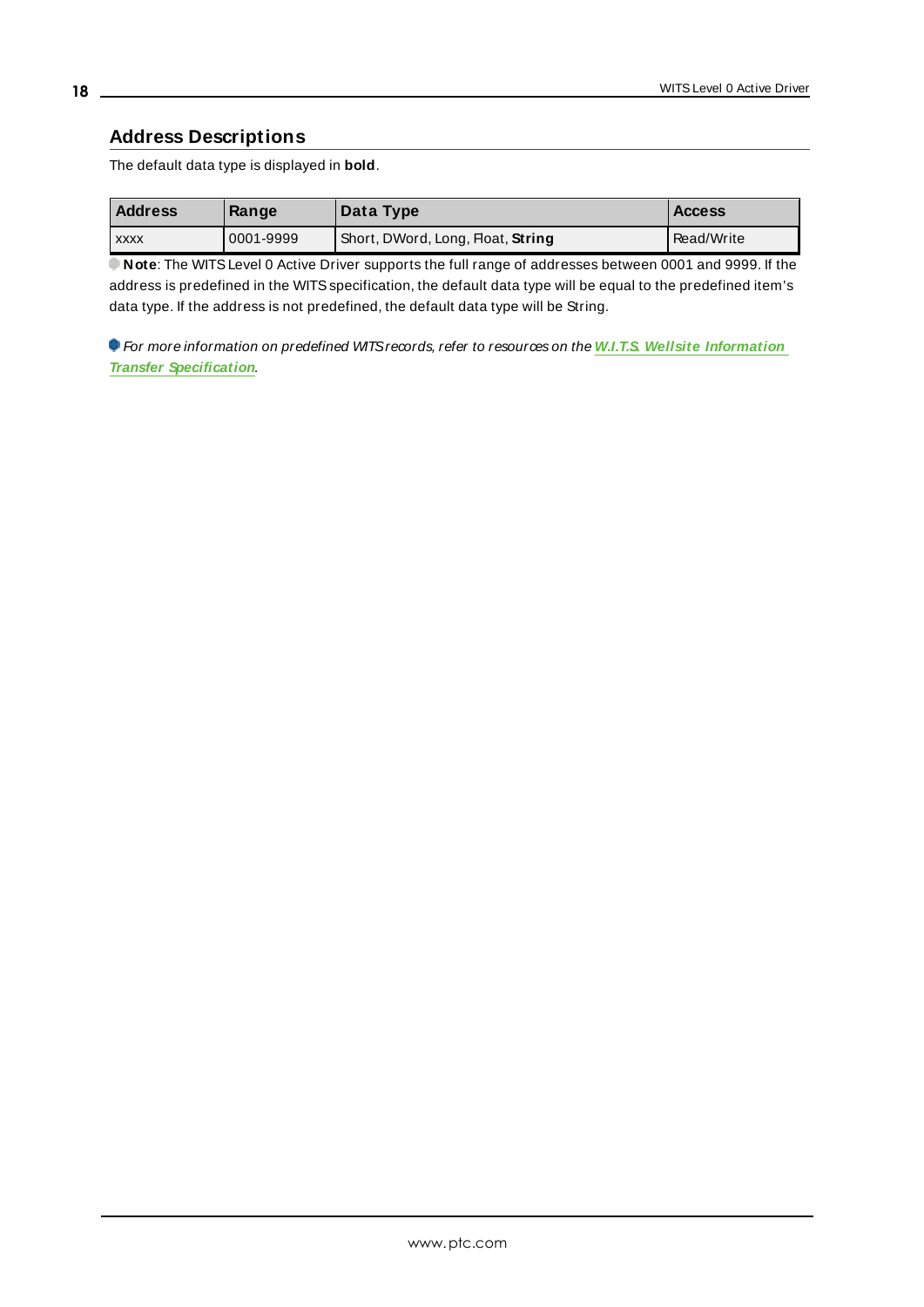### <span id="page-18-0"></span>**Error Descriptions**

The following error/warning messages may be generated. Click on the link for a description of the message.

| Device ' <device name="">' item '<witsid>', Write value length exceeds maximum frame</witsid></device>                  |
|-------------------------------------------------------------------------------------------------------------------------|
| length. Truncating to 1024 bytes                                                                                        |
| Device ' <device name="">', Abandoning current message after <time in="" ms=""> ms of inactivity</time></device>        |
| Device ' <device name="">', Invalid delimiter. Expecting '<configured delimiter="">'. Discarding</configured></device>  |
| remainder of message                                                                                                    |
| Device '>device name<', Message parsing error. Discarding remainder of message                                          |
| Device ' <device name="">', More than 4096 bytes in item '<witsid>' data. Discarding</witsid></device>                  |
| remainder of message                                                                                                    |
| Device ' <device name="">', Non-numeric WITSID found: '<witsid>'. Discarding remainder</witsid></device>                |
| of message                                                                                                              |
| Device ' <device name="">', Non-printable character '<hex byte="">' found in WITSID. Dis-</hex></device>                |
| carding remainder of message                                                                                            |
| Device ' <device name="">', Non-printable character '<hex byte="">' in item '<witsid>' data.</witsid></hex></device>    |
| <b>Discarding remainder of message</b>                                                                                  |
| Device ' <device name="">', Received Null value '<null value="">' for item '<witsid>'. Setting</witsid></null></device> |
| tag to bad quality                                                                                                      |
| Device ' <device name="">', Request has timed out after <time in="" seconds=""> seconds of</time></device>              |
| inactivity                                                                                                              |
| Device ' <device name="">', Value '<value>' is invalid for item '<witsid>' with data type</witsid></value></device>     |
| ' <data type="">'. Setting tag to bad quality</data>                                                                    |
| Device ' <device name="">', Value '<value>' out of range for item '<witsid>' with data type</witsid></value></device>   |
| ' <data type="">'. Setting tag to bad quality</data>                                                                    |

# <span id="page-18-1"></span>**Device '<device name>' item '<WITS ID>', Write value length exceeds maximum frame length. Truncating to 1024 bytes**

**Error Type:**

Warning

### **Possible Cause:**

The written value is greater than 1024 characters.

### **Solution:**

<span id="page-18-2"></span>If truncation is not acceptable, write values that are less than or equal to 1024 characters.

# **Device '<device name>', Abandoning current message after <time in ms> ms of inactivity**

**Error Type:** Warning

### **Possible Cause:**

The connection with the device was lost partway through message reception.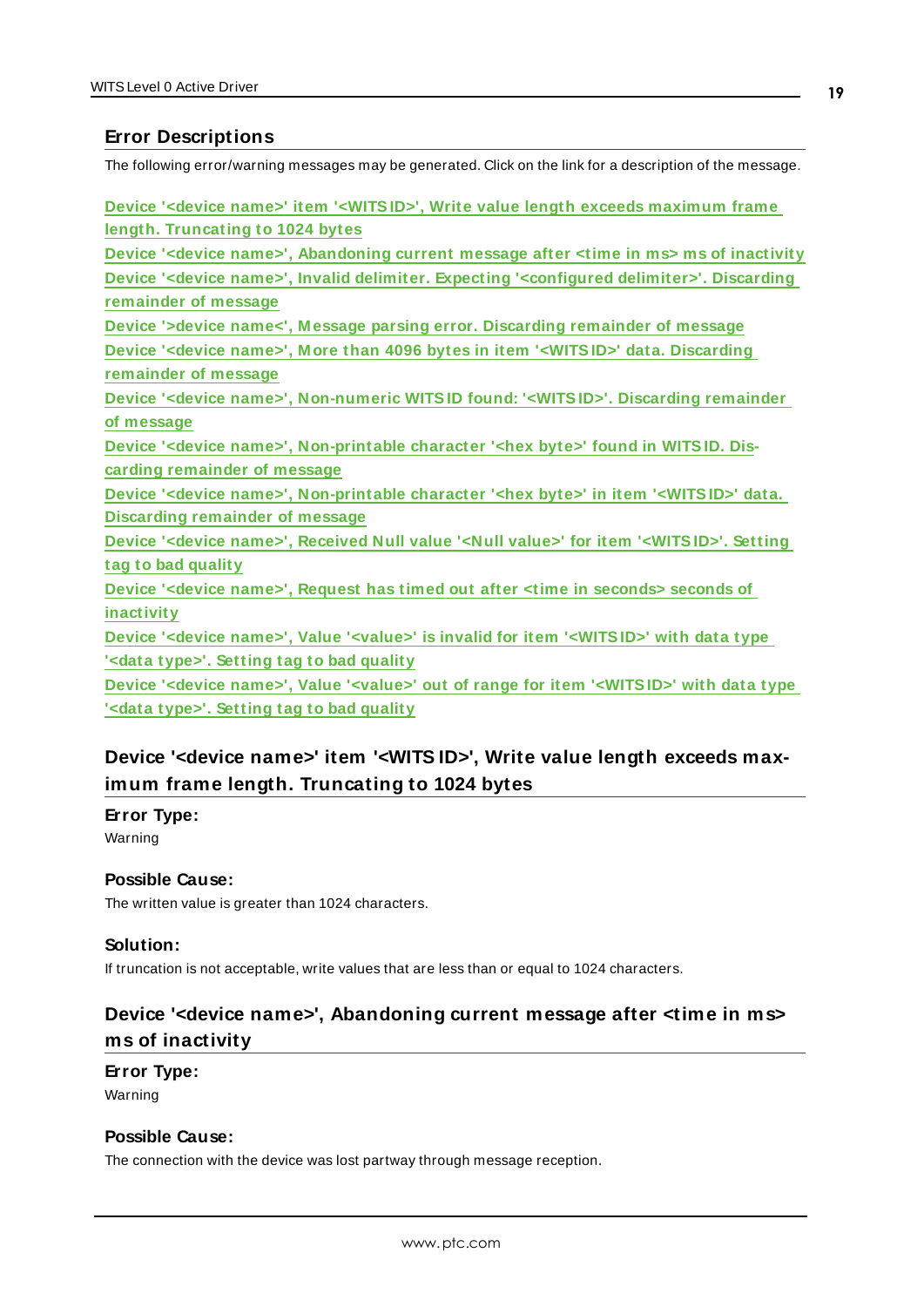### **Solution:**

- 1. Ensure that the device is sending valid WITSLevel 0 messages.
- 2. Ensure that the connection with the device is reliable.
- 3. Adjust the value of the Inter-Character Timeout property.

# <span id="page-19-0"></span>**Device '<device name>', Invalid delimiter. Expecting '<configured delimiter>'. Discarding remainder of message**

### **Error Type:**

Warning

### **Possible Cause:**

The delimiter sent by the device is not equal to the delimiter that was configured.

### **Solution:**

<span id="page-19-1"></span>Ensure that the delimiter sent by the device is equal to the delimiter that was configured.

### **Device '<device name>', Message parsing error. Discarding remainder of message**

### **Error Type:**

Warning

### **Possible Cause:**

An incorrect character was received when a header (&&) or trailer (!!) was expected.

### **Solution**

<span id="page-19-2"></span>Verify that the data being sent follows the WITSLevel 0 protocol.

# **Device '<device name>', More than 4096 bytes in item '<WITS ID>' data. Discarding remainder of message**

# **Error Type:**

Warning

### **Possible Cause:**

A line of data is greater than 4096 bytes long.

### **Solution:**

<span id="page-19-3"></span>Reduce the data sent by WITSLevel 0 devices to 4096 bytes or fewer.

# **Device '<device name>', Non-numeric WITS ID found: '<WITS ID>'. Discarding remainder of message**

### **Error Type:** Warning

### **Possible Cause:**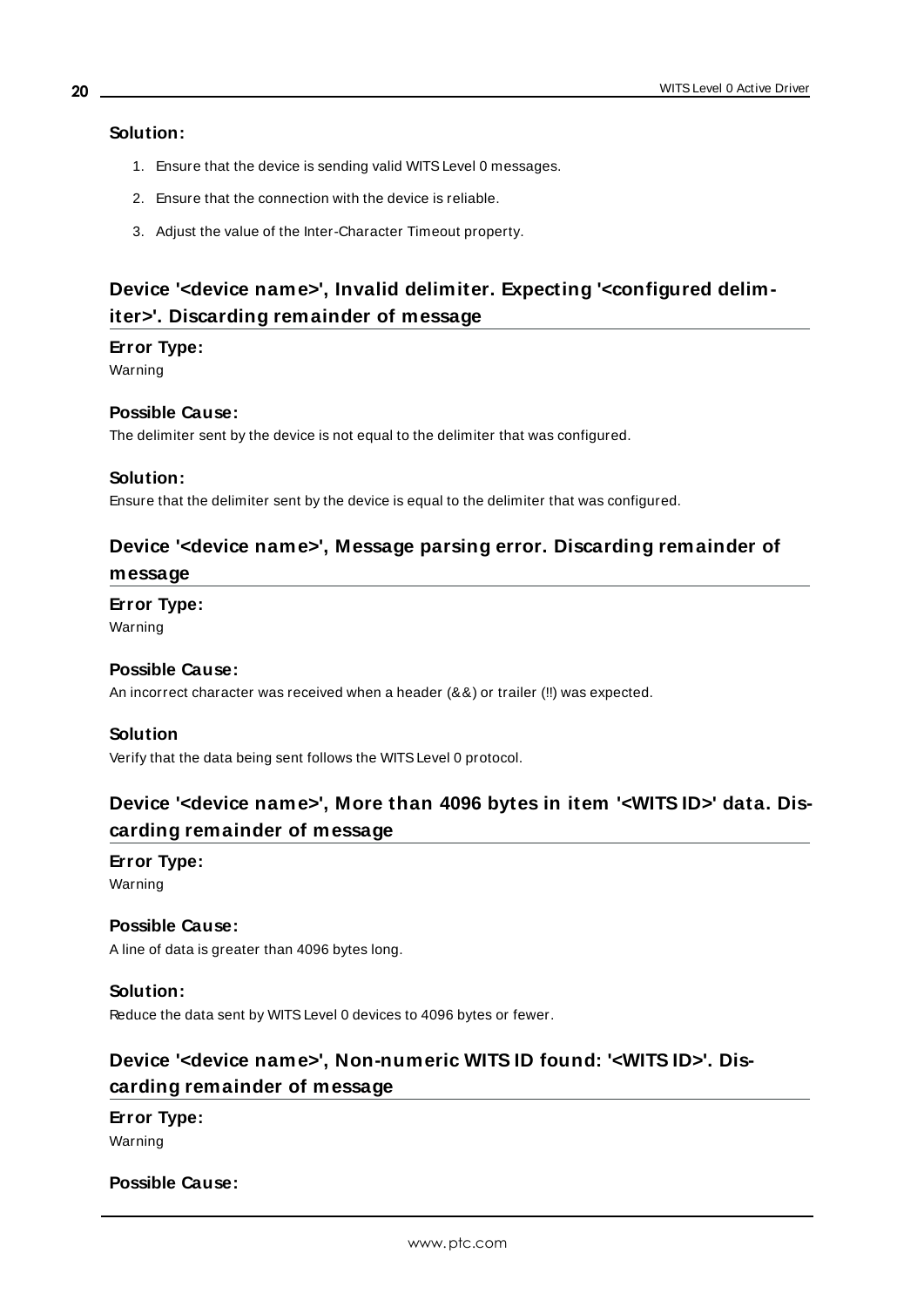- 1. A non-numeric character was received as part of a WITSID. This may be due to noise on the transmission medium or an invalid WITSID being sent by the device.
- 2. The configured delimiter is part of, but not equal to, the delimiter sent by the device.

#### **Solution:**

- 1. Ensure that the WITSdevice only transmits numeric WITSIDs.
- 2. Ensure that the delimiter is correctly configured.

# <span id="page-20-0"></span>**Device '<device name>', Non-printable character '<hex byte>' found in WITS ID. Discarding remainder of message**

### **Error Type:**

Warning

#### **Possible Cause:**

- 1. A non-printable character was received in a WITSID. This may be due to noise on the transmission medium or an invalid WITSID being sent by the device.
- 2. The configured delimiter is part of, but not equal to, the delimiter sent by the device.

### **Solution:**

- 1. Ensure the WITS device transmits only printable ASCII characters.
- 2. Ensure that the delimiter is correctly configured.

# <span id="page-20-1"></span>**Device '<device name>', Non-printable character '<hex byte>' in item '<WITS ID>' data. Discarding remainder of message**

#### **Error Type:**

Warning

#### **Possible Cause:**

A non-printable character was received in the value of an item. This may be due to noise on the transmission medium or an invalid value being sent by the device.

#### **Solution:**

<span id="page-20-2"></span>Ensure that the WITS device only transmits printable ASCII characters.

# **Device '<device name>', Received Null value '<Null value>' for item '<WITS ID>'. Setting tag to bad quality**

### **Error Type:**

Warning

### **Possible Cause:**

Either -8888 or -9999 was received as the value of an item.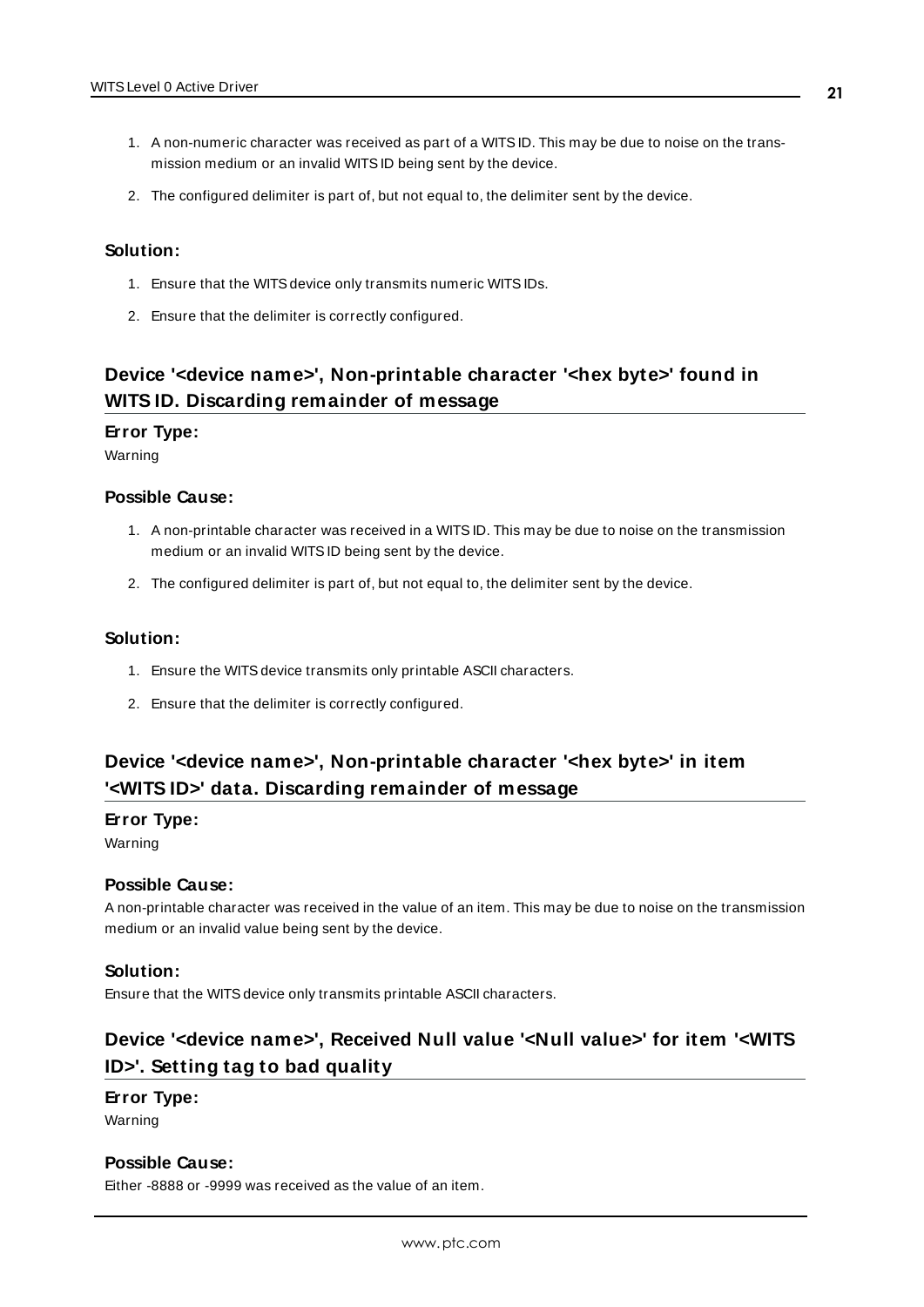### **Solution:**

<span id="page-21-0"></span>Ensure that the Null value transmission was expected.

# **Device '<device name>', Request has timed out after <time in seconds> seconds of inactivity**

### **Error Type:**

Warning

### **Possible Cause:**

The connection with the device has not been established or has been lost.

### **Solution:**

- 1. Verify the connection with the device.
- 2. Adjust the value specified in the Request Timeout property.

# <span id="page-21-1"></span>**Device '<device name>', Value '<value>' is invalid for item '<WITS ID>' with data type '<data type>'. Setting tag to bad quality**

### **Error Type:**

Warning

### **Possible Cause:**

A tag with a numeric data type received a value from a device with a non-numeric character.

### **Solution:**

<span id="page-21-2"></span>Ensure that the data sent by the device is valid, and that the appropriate data type is configured.

# **Device '<device name>', Value '<value>' out of range for item '<WITS ID>' with data type '<data type>'. Setting tag to bad quality**

### **Error Type:**

Warning

### **Possible Cause:**

The received data is outside the range of values allowed for the configured numeric data type.

### **Solution:**

Ensure that the data sent by the device is valid, and that the appropriate data type is configured.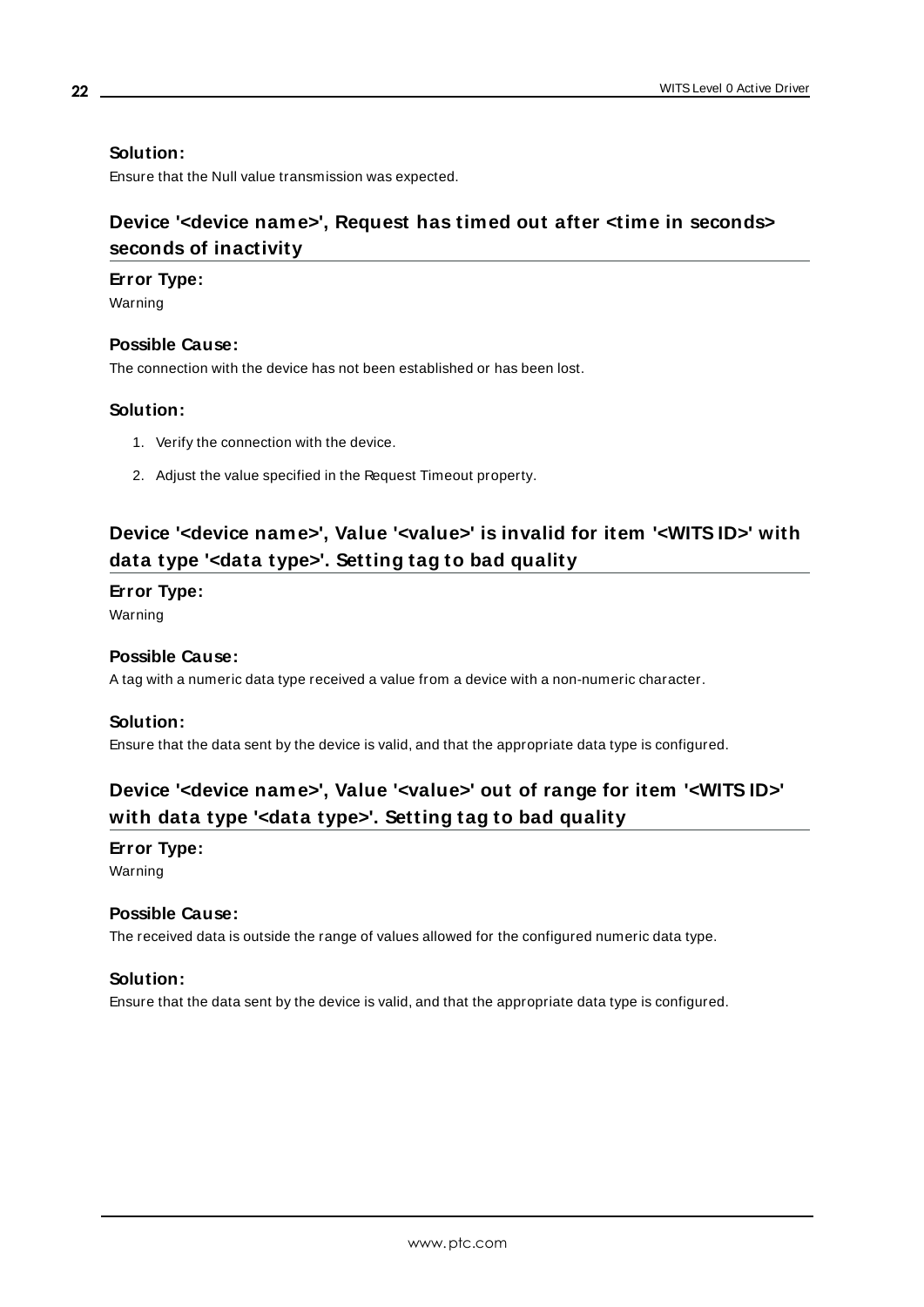# <span id="page-22-0"></span>Index

# **A**

Address Descriptions [18](#page-17-0) Allow Sub Groups [15](#page-14-1)

# **C**

Channel Assignment [11](#page-10-2) Create [15](#page-14-2)

# **D**

Data Collection [12](#page-11-1)

Data Types Description [17](#page-16-0)

Delete [15](#page-14-3)

Device '<device name>' item '<WITSID>', Write value length exceeds maximum frame length. Truncating to 1024 bytes [19](#page-18-1)

Device '<device name>', Abandoning current message after <time in ms> ms of inactivity [19](#page-18-2)

Device '<device name>', Invalid delimiter. Expecting '<configured delimiter>'. Discarding remainder of message [20](#page-19-0)

Device '<device name>', Message parsing error. Discarding remainder of message [20](#page-19-1)

Device '<device name>', More than 4096 bytes in item '<WITSID>' data. Discarding remainder of message [20](#page-19-2)

Device '<device name>', Non-numeric WITSID found

'<WITS ID>'. Discarding remainder of message [20](#page-19-3)

Device '<device name>', Non-printable character '<hex byte>' found in WITSID. Discarding remainder of message [21](#page-20-0)

- Device '<device name>', Non-printable character '<hex byte>' in item '<WITSID>' data. Discarding remainder of message [21](#page-20-1)
- Device '<device name>', Received Null value '<Null value>' for item '<WITS ID>'. Setting tag to bad quality [21](#page-20-2)

Device '<device name>', Request has timed out after <time in seconds> seconds of inactivity [22](#page-21-0)

- Device '<device name>', Value '<value>' is invalid for item '<WITS ID>' with data type '<data type>'. Setting tag to bad quality [22](#page-21-1)
- Device '<device name>', Value '<value>' out of range for item '<WITSID>' with data type '<data type>'. Setting tag to bad quality [22](#page-21-2)

Device Properties — Tag Generation [13](#page-12-1)

Do Not Scan, Demand Poll Only [13](#page-12-2)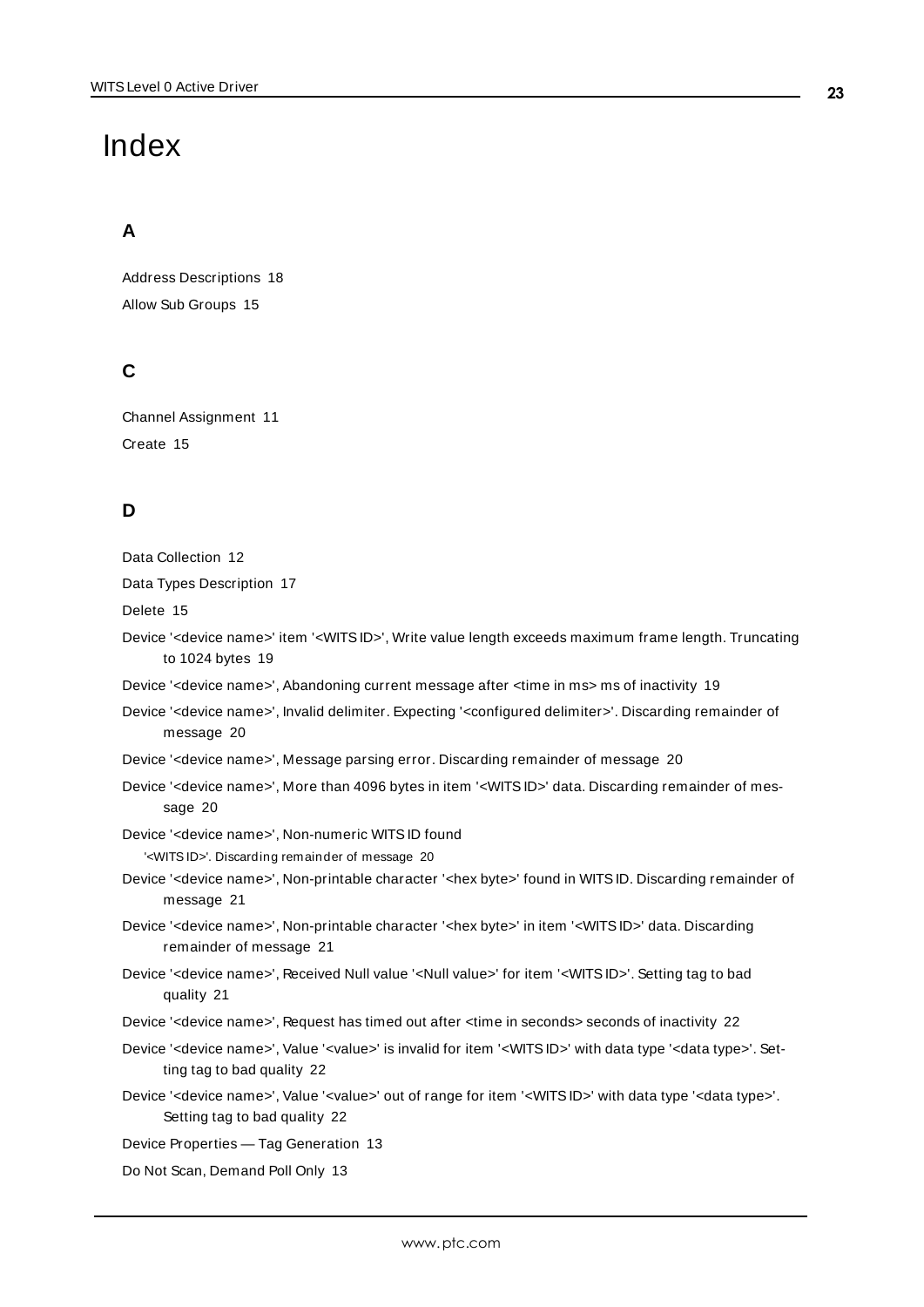Driver [11](#page-10-3)

# **E**

Error Descriptions [19](#page-18-0)

# **G**

General [11](#page-10-1) Generate [14](#page-13-0)

# **H**

Help Contents [4](#page-3-0)

# **I**

ID [12](#page-11-2) Identification [11](#page-10-1) Initial Updates from Cache [13](#page-12-3)

### **M**

Model [12](#page-11-3)

## **N**

Name [11](#page-10-4)

# **O**

On Device Startup [14](#page-13-1) On Duplicate Tag [14](#page-13-2) On Property Change [14](#page-13-3) Operating Mode [12](#page-11-0) Overview [4](#page-3-1) Overwrite [15](#page-14-4)